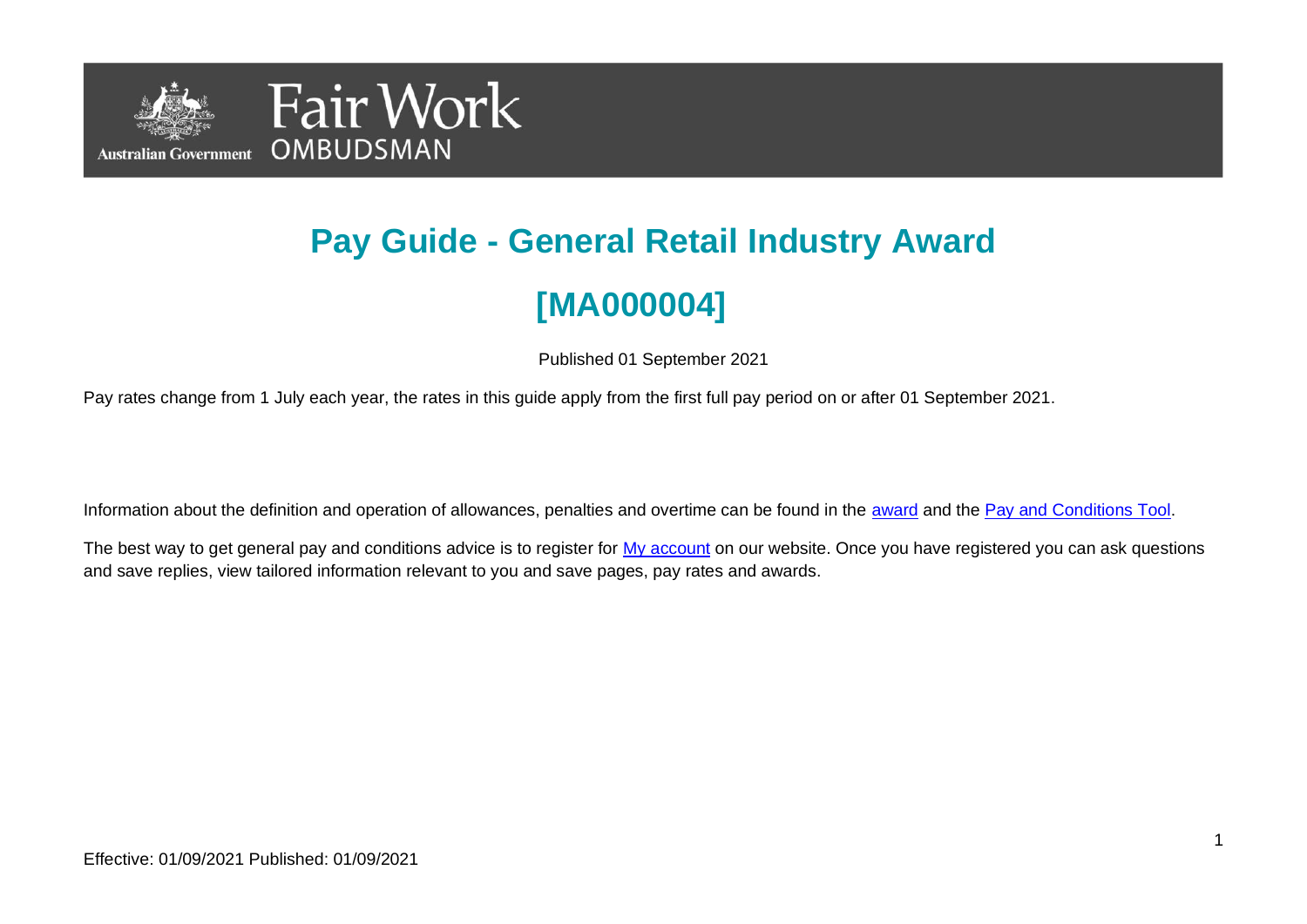# **Rates of pay**

### **Adult**

# **Full-time & part-time**

#### **Table 1 of 3**

| <b>Classification</b>   | Weekly pay rate | Hourly pay rate | Evening -<br><b>Monday to</b><br><b>Friday after 6pm</b> | Saturday - not<br><b>shiftworkers</b> | Sunday - not<br><b>shiftworkers</b> | <b>Public holiday -</b><br>not shiftworkers |
|-------------------------|-----------------|-----------------|----------------------------------------------------------|---------------------------------------|-------------------------------------|---------------------------------------------|
| Retail employee level 1 | \$848.50        | \$22.33         | \$27.91                                                  | \$27.91                               | \$33.50                             | \$50.24                                     |
| Retail employee level 2 | \$868.80        | \$22.86         | \$28.58                                                  | \$28.58                               | \$34.29                             | \$51.44                                     |
| Retail employee level 3 | \$882.30        | \$23.22         | \$29.03                                                  | \$29.03                               | \$34.83                             | \$52.25                                     |
| Retail employee level 4 | \$899.50        | \$23.67         | \$29.59                                                  | \$29.59                               | \$35.51                             | \$53.26                                     |
| Retail employee level 5 | \$936.50        | \$24.64         | \$30.80                                                  | \$30.80                               | \$36.96                             | \$55.44                                     |
| Retail employee level 6 | \$950.10        | \$25.00         | \$31.25                                                  | \$31.25                               | \$37.50                             | \$56.25                                     |
| Retail employee level 7 | \$997.70        | \$26.26         | \$32.83                                                  | \$32.83                               | \$39.39                             | \$59.09                                     |
| Retail employee level 8 | \$1,038.20      | \$27.32         | \$34.15                                                  | \$34.15                               | \$40.98                             | \$61.47                                     |

#### **Table 2 of 3**

| <b>Classification</b>   | <b>Shiftwork - Monday</b><br>to Friday - non-<br>baking production<br>employees | <b>Early morning shift -</b><br>baking production<br>employees | Night shift - baking<br>production<br>employees | Saturday -<br>shiftworkers | Sunday -<br><b>shiftworkers</b> |
|-------------------------|---------------------------------------------------------------------------------|----------------------------------------------------------------|-------------------------------------------------|----------------------------|---------------------------------|
| Retail employee level 1 | \$29.03                                                                         | \$25.12                                                        | \$29.03                                         | \$33.50                    | \$39.08                         |
| Retail employee level 2 | \$29.72                                                                         | \$25.72                                                        | \$29.72                                         | \$34.29                    | \$40.01                         |
| Retail employee level 3 | \$30.19                                                                         | \$26.12                                                        | \$30.19                                         | \$34.83                    | \$40.64                         |
| Retail employee level 4 | \$30.77                                                                         | \$26.63                                                        | \$30.77                                         | \$35.51                    | \$41.42                         |
| Retail employee level 5 | \$32.03                                                                         | \$27.72                                                        | \$32.03                                         | \$36.96                    | \$43.12                         |
| Retail employee level 6 | \$32.50                                                                         | \$28.13                                                        | \$32.50                                         | \$37.50                    | \$43.75                         |
| Retail employee level 7 | \$34.14                                                                         | \$29.54                                                        | \$34.14                                         | \$39.39                    | \$45.96                         |
| Retail employee level 8 | \$35.52                                                                         | \$30.74                                                        | \$35.52                                         | \$40.98                    | \$47.81                         |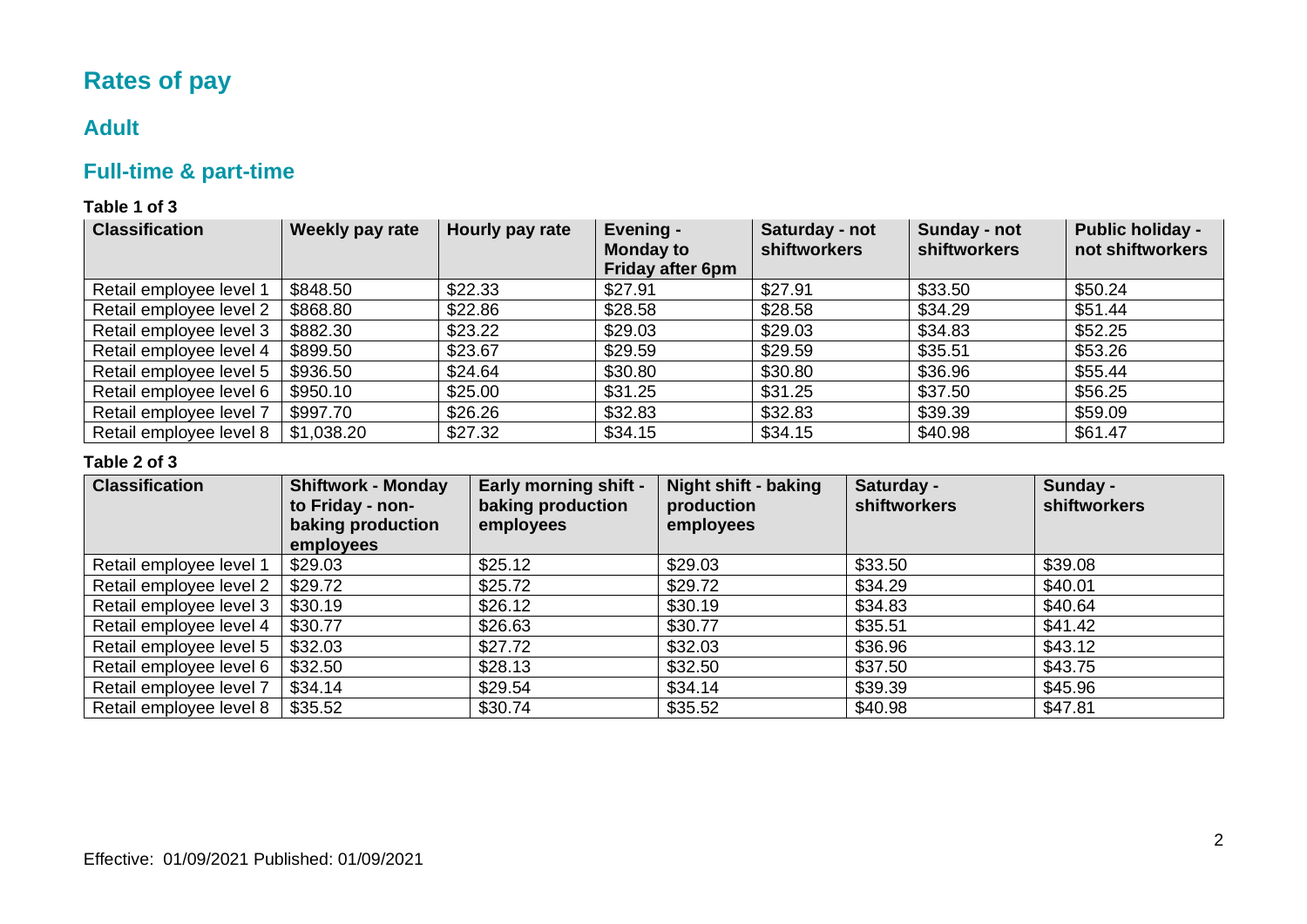| <b>Classification</b>   | <b>Public holiday -</b><br><b>shiftworkers</b> | <b>Overtime - Monday</b><br>to Saturday - first 3 | <b>Overtime - Monday</b><br>to Saturday - after 3 | <b>Overtime - Sunday</b> | <b>Overtime - public</b><br>holiday |
|-------------------------|------------------------------------------------|---------------------------------------------------|---------------------------------------------------|--------------------------|-------------------------------------|
|                         |                                                | <b>hours</b>                                      | <b>hours</b>                                      |                          |                                     |
| Retail employee level 1 | \$50.24                                        | \$33.50                                           | \$44.66                                           | \$44.66                  | \$55.83                             |
| Retail employee level 2 | \$51.44                                        | \$34.29                                           | \$45.72                                           | \$45.72                  | \$57.15                             |
| Retail employee level 3 | \$52.25                                        | \$34.83                                           | \$46.44                                           | \$46.44                  | \$58.05                             |
| Retail employee level 4 | \$53.26                                        | \$35.51                                           | \$47.34                                           | \$47.34                  | \$59.18                             |
| Retail employee level 5 | \$55.44                                        | \$36.96                                           | \$49.28                                           | \$49.28                  | \$61.60                             |
| Retail employee level 6 | \$56.25                                        | \$37.50                                           | \$50.00                                           | \$50.00                  | \$62.50                             |
| Retail employee level 7 | \$59.09                                        | \$39.39                                           | \$52.52                                           | \$52.52                  | \$65.65                             |
| Retail employee level 8 | \$61.47                                        | \$40.98                                           | \$54.64                                           | \$54.64                  | \$68.30                             |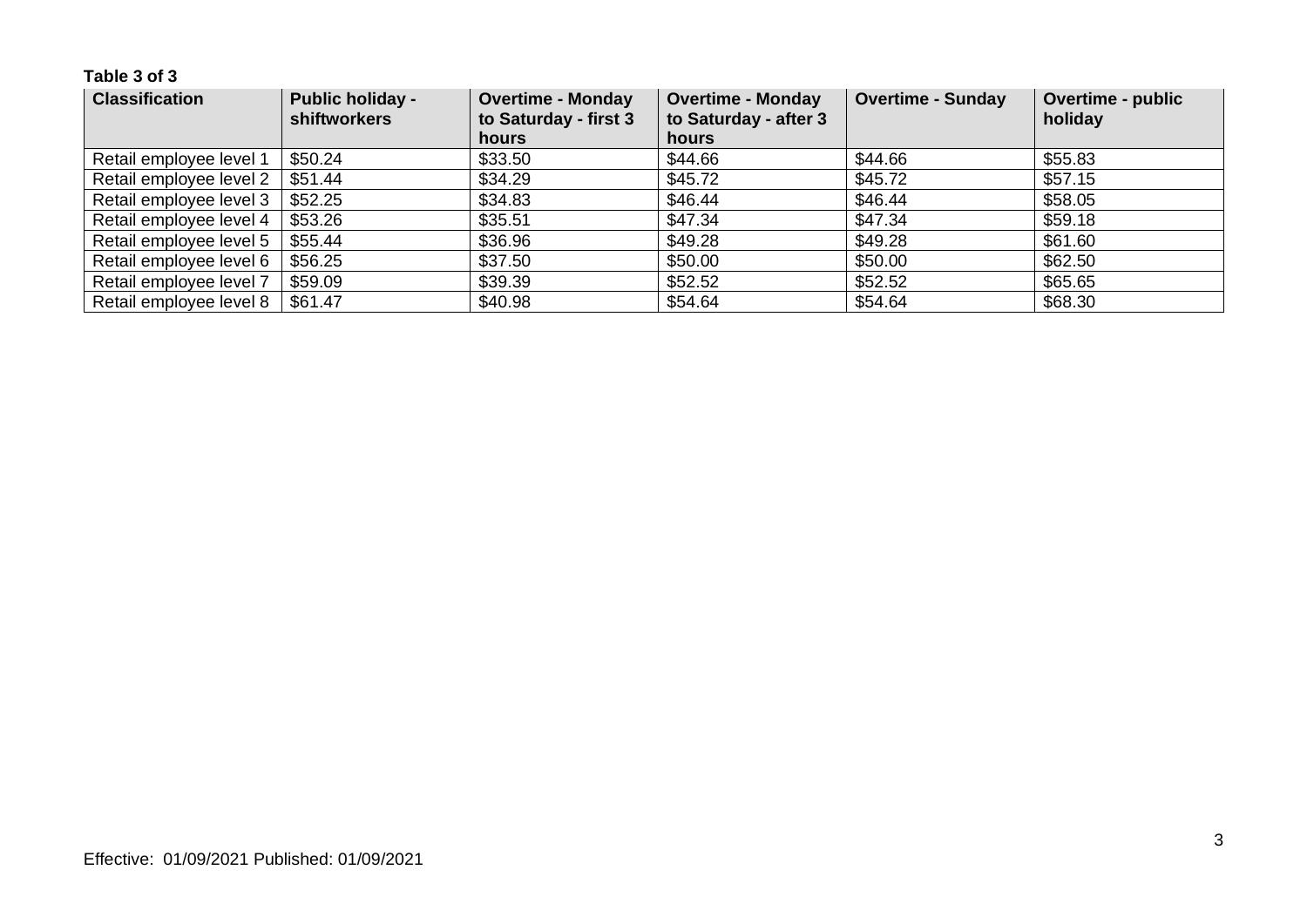### **Casual**

#### **Table 1 of 3**

| <b>Classification</b>   | Hourly pay rate              | <b>Evening - Monday to</b><br>Friday after 6pm | Saturday - not<br>shiftworkers | Sunday - not<br>shiftworkers | <b>Public holiday - not</b><br>shiftworkers |
|-------------------------|------------------------------|------------------------------------------------|--------------------------------|------------------------------|---------------------------------------------|
| Retail employee level 1 | \$27.91                      | \$33.50                                        | \$33.50                        | \$39.08                      | \$55.83                                     |
| Retail employee level 2 | \$28.58                      | \$34.29                                        | \$34.29                        | \$40.01                      | \$57.15                                     |
| Retail employee level 3 | \$29.03                      | \$34.83                                        | \$34.83                        | \$40.64                      | \$58.05                                     |
| Retail employee level 4 | \$29.59                      | \$35.51                                        | \$35.51                        | \$41.42                      | \$59.18                                     |
| Retail employee level 5 | \$30.80                      | \$36.96                                        | \$36.96                        | \$43.12                      | \$61.60                                     |
| Retail employee level 6 | \$31.25                      | \$37.50                                        | \$37.50                        | \$43.75                      | \$62.50                                     |
| Retail employee level 7 | \$32.83                      | \$39.39                                        | \$39.39                        | \$45.96                      | \$65.65                                     |
| Retail employee level 8 | \$34.15                      | \$40.98                                        | \$40.98                        | \$47.81                      | \$68.30                                     |
| Table 2 of 3            |                              |                                                |                                |                              |                                             |
| <b>Classification</b>   | <b>Shiftwork - Monday to</b> | <b>Early morning shift -</b>                   | <b>Night shift - baking</b>    | Saturday -                   | Sunday -                                    |
|                         | Friday - non-baking          | baking production                              | production                     | <b>shiftworkers</b>          | shiftworkers                                |
|                         | production employees         | employees                                      | employees                      |                              |                                             |
| Retail employee level 1 | \$34.61                      | \$30.70                                        | \$34.61                        | \$39.08                      | \$44.66                                     |
| Retail employee level 2 | \$35.43                      | \$31.43                                        | \$35.43                        | \$40.01                      | \$45.72                                     |
| Retail employee level 3 | \$35.99                      | \$31.93                                        | \$35.99                        | \$40.64                      | \$46.44                                     |
| Retail employee level 4 | \$36.69                      | \$32.55                                        | \$36.69                        | \$41.42                      | \$47.34                                     |
| Retail employee level 5 | \$38.19                      | \$33.88                                        | \$38.19                        | \$43.12                      | \$49.28                                     |
| Retail employee level 6 | \$38.75                      | \$34.38                                        | \$38.75                        | \$43.75                      | \$50.00                                     |
| Retail employee level 7 | \$40.70                      | \$36.11                                        | \$40.70                        | \$45.96                      | \$52.52                                     |
| Retail employee level 8 | \$42.35                      | \$37.57                                        | \$42.35                        | \$47.81                      | \$54.64                                     |
| Table 3 of 3            |                              |                                                |                                |                              |                                             |
| <b>Classification</b>   | <b>Public holiday -</b>      | <b>Overtime - Monday</b>                       | <b>Overtime - Monday</b>       | <b>Overtime - Sunday</b>     | <b>Overtime - public</b>                    |
|                         | shiftworkers                 | to Saturday - first 3                          | to Saturday - after 3          |                              | holiday                                     |
|                         |                              | hours                                          | hours                          |                              |                                             |
| Retail employee level 1 | \$55.83                      | \$39.08                                        | \$50.24                        | \$50.24                      | $\overline{$}61.41$                         |
| Retail employee level 2 | \$57.15                      | \$40.01                                        | \$51.44                        | \$51.44                      | \$62.87                                     |
| Retail employee level 3 | \$58.05                      | \$40.64                                        | \$52.25                        | \$52.25                      | \$63.86                                     |
| Retail employee level 4 | \$59.18                      | \$41.42                                        | \$53.26                        | \$53.26                      | \$65.09                                     |
| Retail employee level 5 | \$61.60                      | \$43.12                                        | \$55.44                        | \$55.44                      | \$67.76                                     |
| Retail employee level 6 | \$62.50                      | \$43.75                                        | \$56.25                        | \$56.25                      | \$68.75                                     |
| Retail employee level 7 | \$65.65                      | \$45.96                                        | \$59.09                        | \$59.09                      | \$72.22                                     |
| Retail employee level 8 | \$68.30                      | \$47.81                                        | \$61.47                        | \$61.47                      | \$75.13                                     |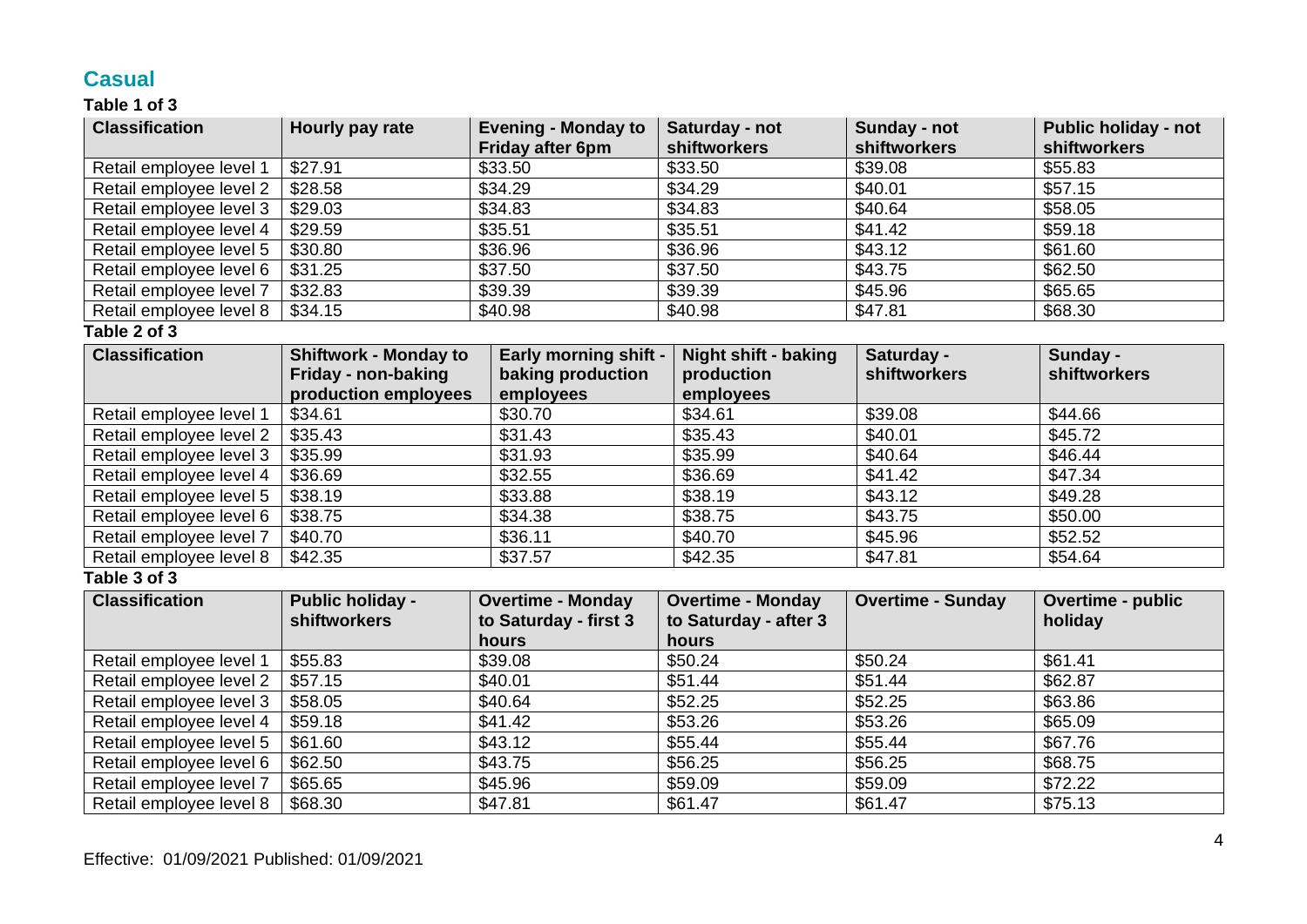### **Junior**

From 1 May 2021, junior rates of pay do not apply to Retail employee level 4 and above - see the Adult tables for rates of pay.

### **Junior - Full-time & part-time - 15 years and under**

#### **Table 1 of 3**

| <b>Classification</b>   | Weekly pay rate | Hourly pay rate | Evening -<br><b>Monday to</b><br><b>Friday after 6pm</b> | Saturday - not<br>shiftworkers | Sunday - not<br>shiftworkers | <b>Public holiday -</b><br>not shiftworkers |
|-------------------------|-----------------|-----------------|----------------------------------------------------------|--------------------------------|------------------------------|---------------------------------------------|
| Retail employee level 1 | \$381.83        | \$10.05         | \$12.56                                                  | \$12.56                        | \$15.08                      | \$22.61                                     |
| Retail employee level 2 | \$390.96        | \$10.29         | \$12.86                                                  | \$12.86                        | \$15.44                      | \$23.15                                     |
| Retail employee level 3 | \$397.04        | \$10.45         | \$13.06                                                  | \$13.06                        | \$15.68                      | \$23.51                                     |

#### **Table 2 of 3**

| <b>Classification</b>                 | <b>Shiftwork - Monday to</b><br>Friday - non-baking<br>production employees | Early morning shift -<br>baking production<br>employees | <b>Night shift - baking</b><br>production<br>employees | Saturday -<br>shiftworkers | Sunday -<br>shiftworkers |
|---------------------------------------|-----------------------------------------------------------------------------|---------------------------------------------------------|--------------------------------------------------------|----------------------------|--------------------------|
| Retail employee level 1               | \$13.07                                                                     | \$11.31                                                 | \$13.07                                                | \$15.08                    | \$17.59                  |
| Retail employee level 2               | \$13.38                                                                     | \$11.58                                                 | \$13.38                                                | \$15.44                    | \$18.01                  |
| Retail employee level $3 \mid $13.59$ |                                                                             | \$11.76                                                 | \$13.59                                                | \$15.68                    | \$18.29                  |

| <b>Classification</b>   | <b>Public holiday -</b><br>shiftworkers | <b>Overtime - Monday</b><br>to Saturday - first 3<br>hours | <b>Overtime - Monday</b><br>to Saturday - after 3<br>hours | <b>Overtime - Sunday</b> | Overtime - public<br>holiday |
|-------------------------|-----------------------------------------|------------------------------------------------------------|------------------------------------------------------------|--------------------------|------------------------------|
| Retail employee level 1 | \$22.61                                 | \$15.08                                                    | \$20.10                                                    | \$20.10                  | \$25.13                      |
| Retail employee level 2 | \$23.15                                 | \$15.44                                                    | \$20.58                                                    | \$20.58                  | \$25.73                      |
| Retail employee level 3 | \$23.51                                 | \$15.68                                                    | \$20.90                                                    | \$20.90                  | \$26.13                      |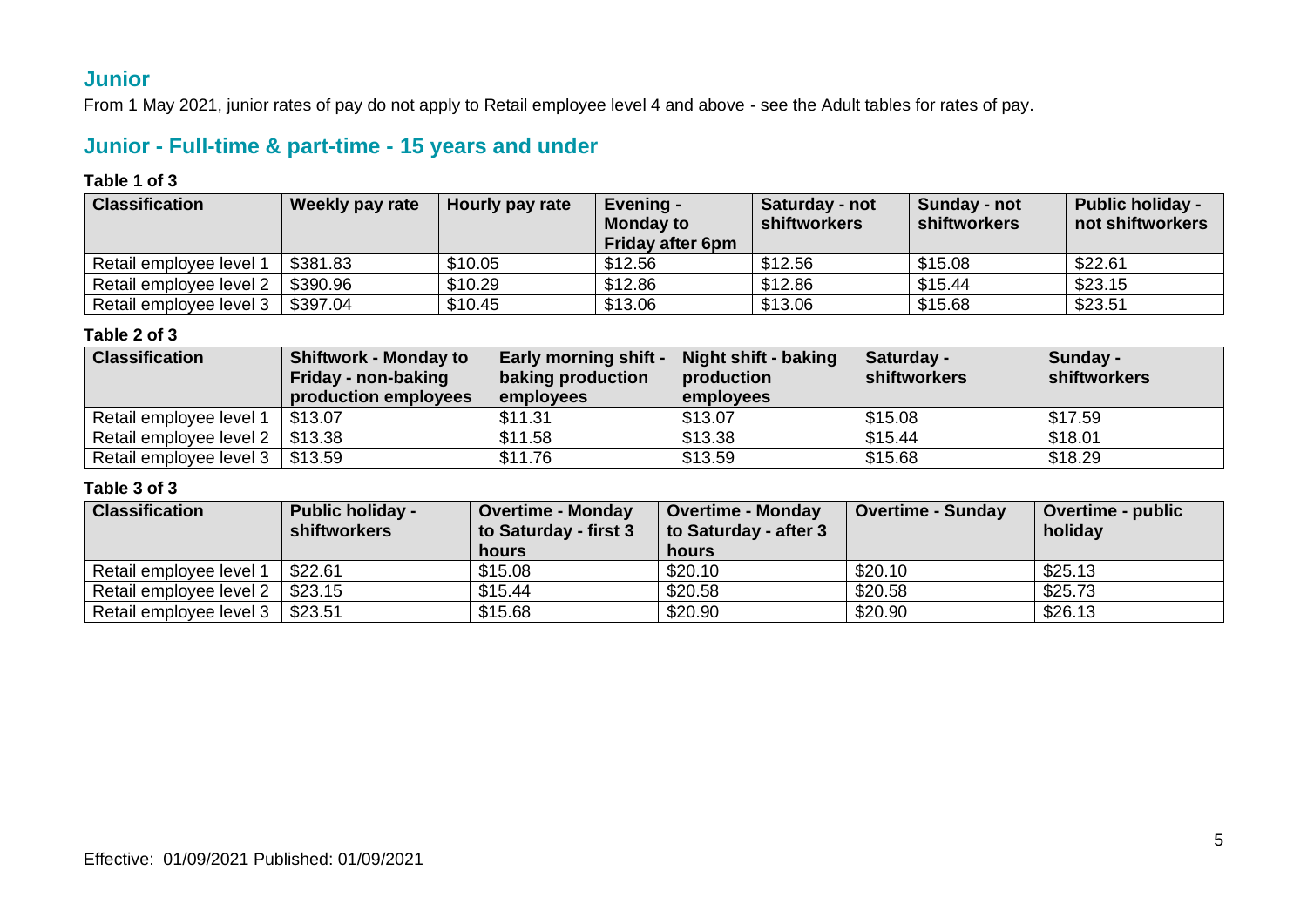# **Junior - Full-time & part-time - 16 years**

#### **Table 1 of 3**

| <b>Classification</b>   | <b>Weekly pay rate</b> | Hourly pay rate | Evening -<br><b>Monday to</b><br><b>Friday after 6pm</b> | Saturday - not<br><b>shiftworkers</b> | Sunday - not<br><b>shiftworkers</b> | <b>Public holiday -</b><br>not shiftworkers |
|-------------------------|------------------------|-----------------|----------------------------------------------------------|---------------------------------------|-------------------------------------|---------------------------------------------|
| Retail employee level   | \$424.25               | \$11.16         | \$13.95                                                  | \$13.95                               | \$16.74                             | \$25.11                                     |
| Retail employee level 2 | \$434.40               | \$11.43         | \$14.29                                                  | \$14.29                               | \$17.15                             | \$25.72                                     |
| Retail employee level 3 | \$441.15               | \$11.61         | \$14.51                                                  | \$14.51                               | \$17.42                             | \$26.12                                     |

#### **Table 2 of 3**

| <b>Classification</b>   | <b>Shiftwork - Monday</b><br>to Friday - non-<br>baking production<br>employees | <b>Early morning shift -</b><br>baking production<br>employees | Night shift - baking<br>production<br>employees | Saturday -<br><b>shiftworkers</b> | Sunday -<br>shiftworkers |
|-------------------------|---------------------------------------------------------------------------------|----------------------------------------------------------------|-------------------------------------------------|-----------------------------------|--------------------------|
| Retail employee level 1 | \$14.51                                                                         | \$12.56                                                        | \$14.51                                         | \$16.74                           | \$19.53                  |
| Retail employee level 2 | \$14.86                                                                         | \$12.86                                                        | \$14.86                                         | \$17.15                           | \$20.00                  |
| Retail employee level 3 | \$15.09                                                                         | \$13.06                                                        | \$15.09                                         | \$17.42                           | \$20.32                  |

| <b>Classification</b>   | <b>Public holiday -</b><br><b>shiftworkers</b> | <b>Overtime - Monday</b><br>to Saturday - first 3 | <b>Overtime - Monday</b><br>to Saturday - after 3 | <b>Overtime - Sunday</b> | <b>Overtime - public</b><br>holiday |
|-------------------------|------------------------------------------------|---------------------------------------------------|---------------------------------------------------|--------------------------|-------------------------------------|
|                         |                                                | <b>hours</b>                                      | hours                                             |                          |                                     |
| Retail employee level 1 | \$25.11                                        | \$16.74                                           | \$22.32                                           | \$22.32                  | \$27.90                             |
| Retail employee level 2 | \$25.72                                        | \$17.15                                           | \$22.86                                           | \$22.86                  | \$28.58                             |
| Retail employee level 3 | \$26.12                                        | \$17.42                                           | \$23.22                                           | \$23.22                  | \$29.03                             |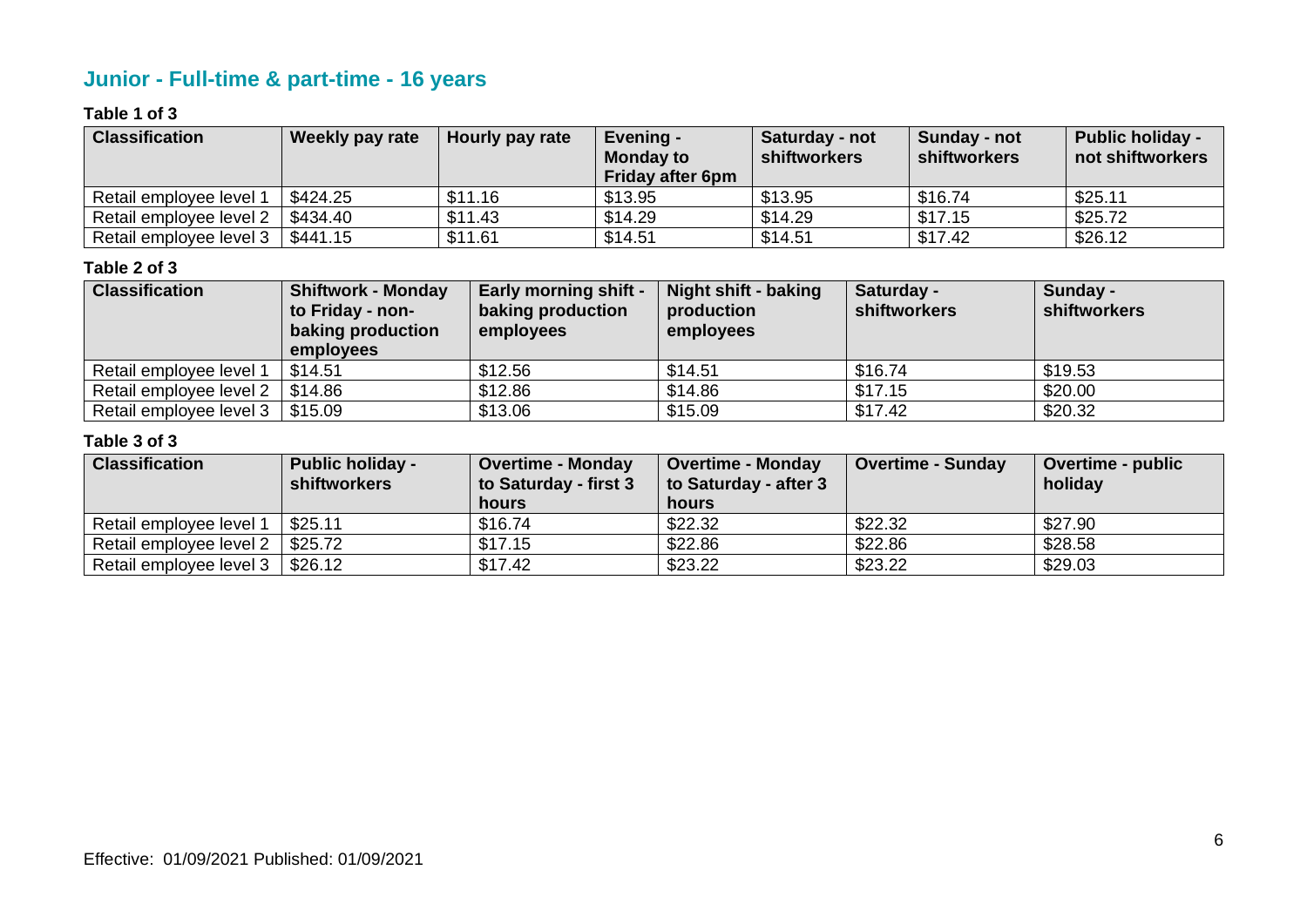# **Junior - Full-time & part-time - 17 years**

#### **Table 1 of 3**

| <b>Classification</b>   | <b>Weekly pay rate</b> | Hourly pay rate | Evening -<br><b>Monday to</b><br><b>Friday after 6pm</b> | Saturday - not<br><b>shiftworkers</b> | Sunday - not<br><b>shiftworkers</b> | <b>Public holiday -</b><br>not shiftworkers |
|-------------------------|------------------------|-----------------|----------------------------------------------------------|---------------------------------------|-------------------------------------|---------------------------------------------|
| Retail employee level   | \$509.10               | \$13.40         | \$16.75                                                  | \$16.75                               | \$20.10                             | \$30.15                                     |
| Retail employee level 2 | \$521.28               | \$13.72         | \$17.15                                                  | \$17.15                               | \$20.58                             | \$30.87                                     |
| Retail employee level 3 | \$529.38               | \$13.93         | \$17.41                                                  | \$17.41                               | \$20.90                             | \$31.34                                     |

#### **Table 2 of 3**

| <b>Classification</b>   | <b>Shiftwork - Monday</b><br>to Friday - non-<br>baking production<br>employees | <b>Early morning shift -</b><br>baking production<br>employees | <b>Night shift - baking</b><br>production<br>employees | Saturday -<br><b>shiftworkers</b> | Sunday -<br>shiftworkers |
|-------------------------|---------------------------------------------------------------------------------|----------------------------------------------------------------|--------------------------------------------------------|-----------------------------------|--------------------------|
| Retail employee level 1 | \$17.42                                                                         | \$15.08                                                        | \$17.42                                                | \$20.10                           | \$23.45                  |
| Retail employee level 2 | \$17.84                                                                         | \$15.44                                                        | \$17.84                                                | \$20.58                           | \$24.01                  |
| Retail employee level 3 | \$18.11                                                                         | \$15.67                                                        | \$18.11                                                | \$20.90                           | \$24.38                  |

| <b>Classification</b>   | <b>Public holiday -</b><br><b>shiftworkers</b> | <b>Overtime - Monday</b><br>to Saturday - first 3 | <b>Overtime - Monday</b><br>to Saturday - after 3 | <b>Overtime - Sunday</b> | <b>Overtime - public</b><br>holiday |
|-------------------------|------------------------------------------------|---------------------------------------------------|---------------------------------------------------|--------------------------|-------------------------------------|
|                         |                                                | <b>hours</b>                                      | hours                                             |                          |                                     |
| Retail employee level 1 | \$30.15                                        | \$20.10                                           | \$26.80                                           | \$26.80                  | \$33.50                             |
| Retail employee level 2 | \$30.87                                        | \$20.58                                           | \$27.44                                           | \$27.44                  | \$34.30                             |
| Retail employee level 3 | \$31.34                                        | \$20.90                                           | \$27.86                                           | \$27.86                  | \$34.83                             |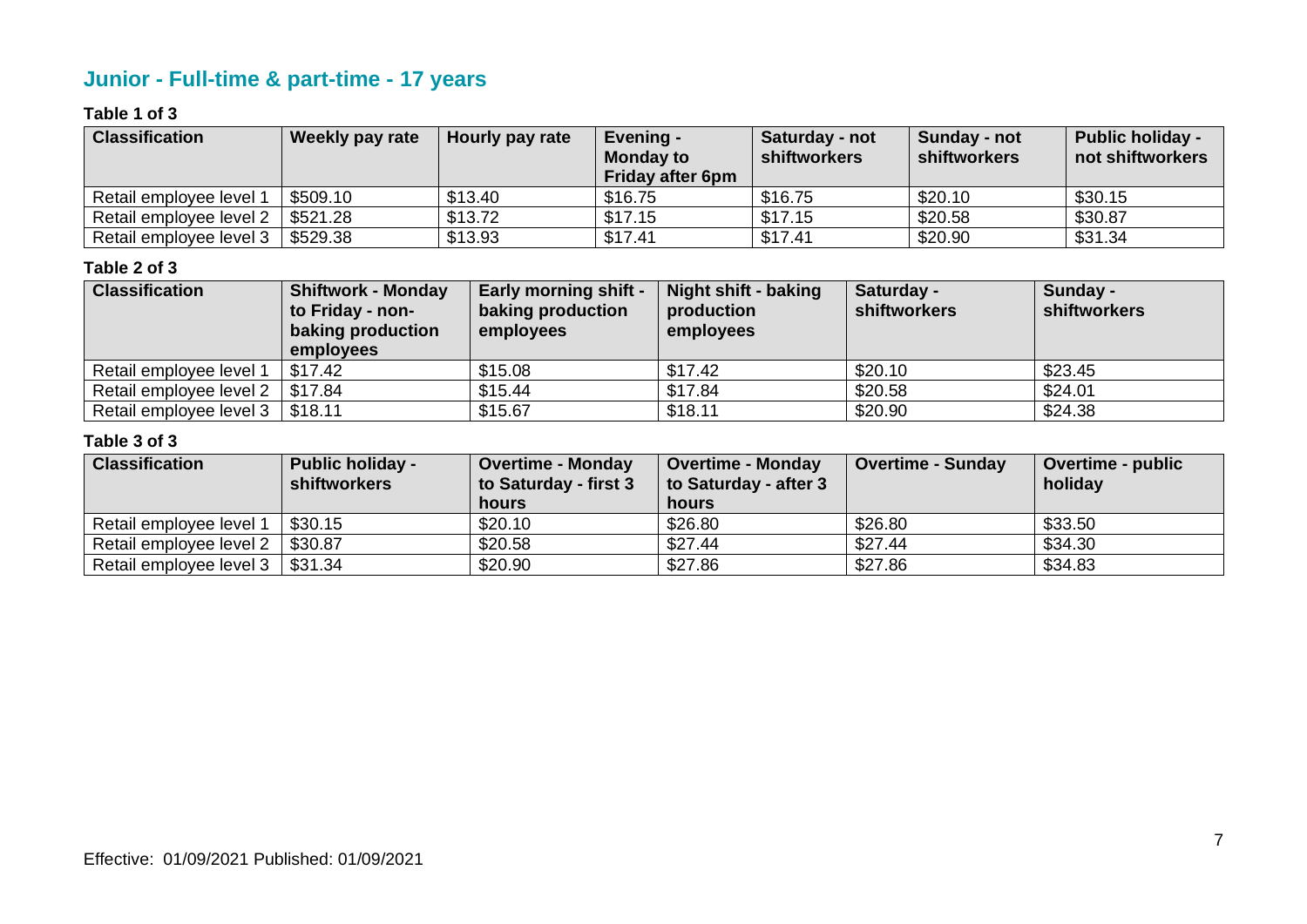# **Junior - Full-time & part-time - 18 years**

#### **Table 1 of 3**

| <b>Classification</b>   | Weekly pay rate | Hourly pay rate | Evening -<br><b>Monday to</b><br><b>Friday after 6pm</b> | Saturday - not<br><b>shiftworkers</b> | Sunday - not<br><b>shiftworkers</b> | <b>Public holiday -</b><br>not shiftworkers |
|-------------------------|-----------------|-----------------|----------------------------------------------------------|---------------------------------------|-------------------------------------|---------------------------------------------|
| Retail employee level   | \$593.95        | \$15.63         | \$19.54                                                  | \$19.54                               | \$23.45                             | \$35.17                                     |
| Retail employee level 2 | \$608.16        | \$16.00         | \$20.00                                                  | \$20.00                               | \$24.00                             | \$36.00                                     |
| Retail employee level 3 | \$617.61        | \$16.25         | \$20.31                                                  | \$20.31                               | \$24.38                             | \$36.56                                     |

#### **Table 2 of 3**

| <b>Classification</b>   | <b>Shiftwork - Monday</b><br>to Friday - non-<br>baking production<br>employees | <b>Early morning shift -</b><br>baking production<br>employees | <b>Night shift - baking</b><br>production<br>employees | Saturday -<br><b>shiftworkers</b> | Sunday -<br>shiftworkers |
|-------------------------|---------------------------------------------------------------------------------|----------------------------------------------------------------|--------------------------------------------------------|-----------------------------------|--------------------------|
| Retail employee level 1 | \$20.32                                                                         | \$17.58                                                        | \$20.32                                                | \$23.45                           | \$27.35                  |
| Retail employee level 2 | \$20.80                                                                         | \$18.00                                                        | \$20.80                                                | \$24.00                           | \$28.00                  |
| Retail employee level 3 | \$21.13                                                                         | \$18.28                                                        | \$21.13                                                | \$24.38                           | \$28.44                  |

| <b>Classification</b>   | <b>Public holiday -</b><br><b>shiftworkers</b> | <b>Overtime - Monday</b><br>to Saturday - first 3 | <b>Overtime - Monday</b><br>to Saturday - after 3 | <b>Overtime - Sunday</b> | <b>Overtime - public</b><br>holiday |
|-------------------------|------------------------------------------------|---------------------------------------------------|---------------------------------------------------|--------------------------|-------------------------------------|
|                         |                                                | <b>hours</b>                                      | hours                                             |                          |                                     |
| Retail employee level 1 | \$35.17                                        | \$23.45                                           | \$31.26                                           | \$31.26                  | \$39.08                             |
| Retail employee level 2 | \$36.00                                        | \$24.00                                           | \$32.00                                           | \$32.00                  | \$40.00                             |
| Retail employee level 3 | \$36.56                                        | \$24.38                                           | \$32.50                                           | \$32.50                  | \$40.63                             |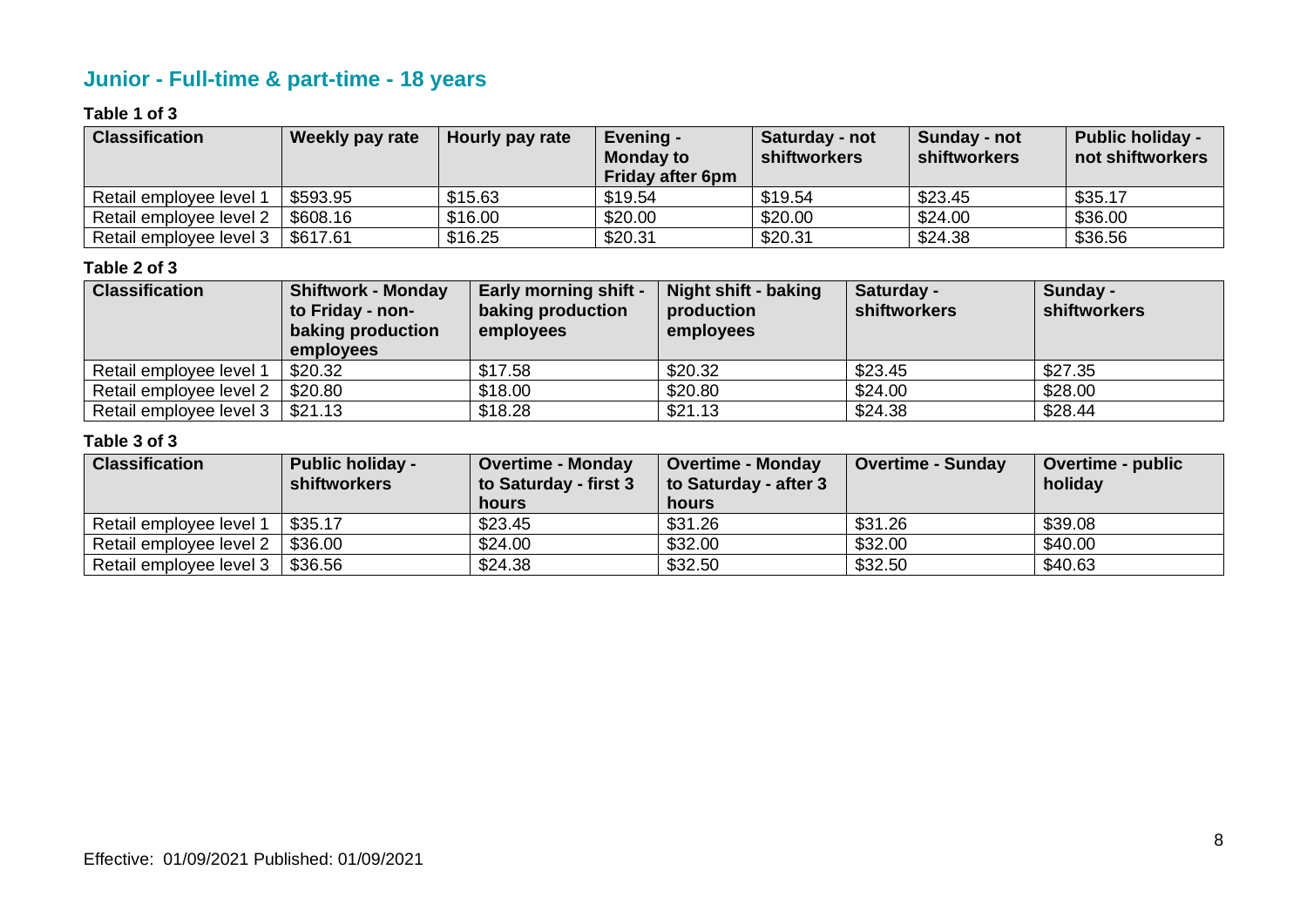# **Junior - Full-time & part-time - 19 years**

#### **Table 1 of 3**

| <b>Classification</b>   | Weekly pay rate | Hourly pay rate | Evening -<br><b>Monday to</b><br><b>Friday after 6pm</b> | Saturday - not<br><b>shiftworkers</b> | Sunday - not<br><b>shiftworkers</b> | <b>Public holiday -</b><br>not shiftworkers |
|-------------------------|-----------------|-----------------|----------------------------------------------------------|---------------------------------------|-------------------------------------|---------------------------------------------|
| Retail employee level 1 | \$678.80        | \$17.86         | \$22.33                                                  | \$22.33                               | \$26.79                             | \$40.19                                     |
| Retail employee level 2 | \$695.04        | \$18.29         | \$22.86                                                  | \$22.86                               | \$27.44                             | \$41.15                                     |
| Retail employee level 3 | \$705.84        | \$18.57         | \$23.21                                                  | \$23.21                               | \$27.86                             | \$41.78                                     |

#### **Table 2 of 3**

| <b>Classification</b>   | <b>Shiftwork - Monday</b><br>to Friday - non-<br>baking production<br>employees | <b>Early morning shift -</b><br>baking production<br>employees | <b>Night shift - baking</b><br>production<br>employees | Saturday -<br><b>shiftworkers</b> | Sunday -<br>shiftworkers |
|-------------------------|---------------------------------------------------------------------------------|----------------------------------------------------------------|--------------------------------------------------------|-----------------------------------|--------------------------|
| Retail employee level 1 | \$23.22                                                                         | \$20.09                                                        | \$23.22                                                | \$26.79                           | \$31.26                  |
| Retail employee level 2 | \$23.78                                                                         | \$20.58                                                        | \$23.78                                                | \$27.44                           | \$32.01                  |
| Retail employee level 3 | \$24.14                                                                         | \$20.89                                                        | \$24.14                                                | \$27.86                           | \$32.50                  |

| <b>Classification</b>   | <b>Public holiday -</b><br><b>shiftworkers</b> | <b>Overtime - Monday</b><br>to Saturday - first 3 | <b>Overtime - Monday</b><br>to Saturday - after 3 | <b>Overtime - Sunday</b> | <b>Overtime - public</b><br>holiday |
|-------------------------|------------------------------------------------|---------------------------------------------------|---------------------------------------------------|--------------------------|-------------------------------------|
|                         |                                                | <b>hours</b>                                      | hours                                             |                          |                                     |
| Retail employee level 1 | \$40.19                                        | \$26.79                                           | \$35.72                                           | \$35.72                  | \$44.65                             |
| Retail employee level 2 | \$41.15                                        | \$27.44                                           | \$36.58                                           | \$36.58                  | \$45.73                             |
| Retail employee level 3 | \$41.78                                        | \$27.86                                           | \$37.14                                           | \$37.14                  | \$46.43                             |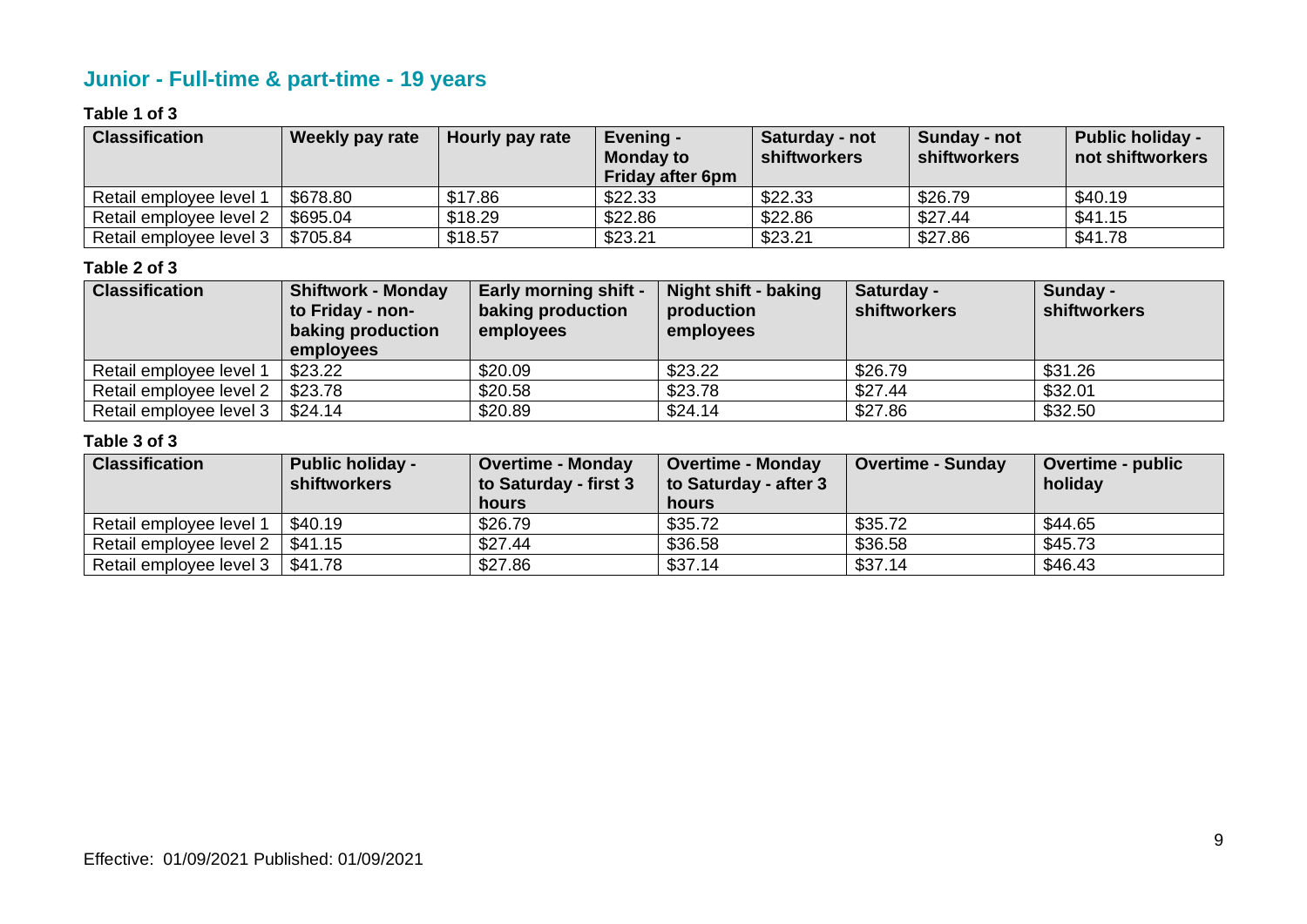# **Junior - Full-time & part-time - 20 years, employed by the employer for 6 months or less**

#### **Table 1 of 3**

| <b>Classification</b>   | Weekly pay rate | Hourly pay rate | <b>Evening -</b><br><b>Monday to</b><br><b>Friday after 6pm</b> | Saturday - not<br>shiftworkers | Sunday - not<br>shiftworkers | <b>Public holiday -</b><br>not shiftworkers |
|-------------------------|-----------------|-----------------|-----------------------------------------------------------------|--------------------------------|------------------------------|---------------------------------------------|
| Retail employee level 1 | \$763.65        | \$20.10         | \$25.13                                                         | \$25.13                        | \$30.15                      | \$45.23                                     |
| Retail employee level 2 | \$781.92        | \$20.58         | \$25.73                                                         | \$25.73                        | \$30.87                      | \$46.31                                     |
| Retail employee level 3 | \$794.07        | \$20.90         | \$26.13                                                         | \$26.13                        | \$31.35                      | \$47.03                                     |

#### **Table 2 of 3**

| <b>Classification</b>   | <b>Shiftwork - Monday</b><br>to Friday - non-<br>baking production<br>employees | <b>Early morning shift -</b><br>baking production<br>employees | <b>Night shift - baking</b><br>production<br>employees | Saturday -<br><b>shiftworkers</b> | Sunday -<br>shiftworkers |
|-------------------------|---------------------------------------------------------------------------------|----------------------------------------------------------------|--------------------------------------------------------|-----------------------------------|--------------------------|
| Retail employee level 1 | \$26.13                                                                         | \$22.61                                                        | \$26.13                                                | \$30.15                           | \$35.18                  |
| Retail employee level 2 | \$26.75                                                                         | \$23.15                                                        | \$26.75                                                | \$30.87                           | \$36.02                  |
| Retail employee level 3 | \$27.17                                                                         | \$23.51                                                        | \$27.17                                                | \$31.35                           | \$36.58                  |

| <b>Classification</b>   | <b>Public holiday -</b><br><b>shiftworkers</b> | <b>Overtime - Monday</b><br>to Saturday - first 3 | <b>Overtime - Monday</b><br>to Saturday - after 3 | <b>Overtime - Sunday</b> | <b>Overtime - public</b><br>holiday |
|-------------------------|------------------------------------------------|---------------------------------------------------|---------------------------------------------------|--------------------------|-------------------------------------|
|                         |                                                | hours                                             | hours                                             |                          |                                     |
| Retail employee level 1 | \$45.23                                        | \$30.15                                           | \$40.20                                           | \$40.20                  | \$50.25                             |
| Retail employee level 2 | \$46.31                                        | \$30.87                                           | \$41.16                                           | \$41.16                  | \$51.45                             |
| Retail employee level 3 | \$47.03                                        | \$31.35                                           | \$41.80                                           | \$41.80                  | \$52.25                             |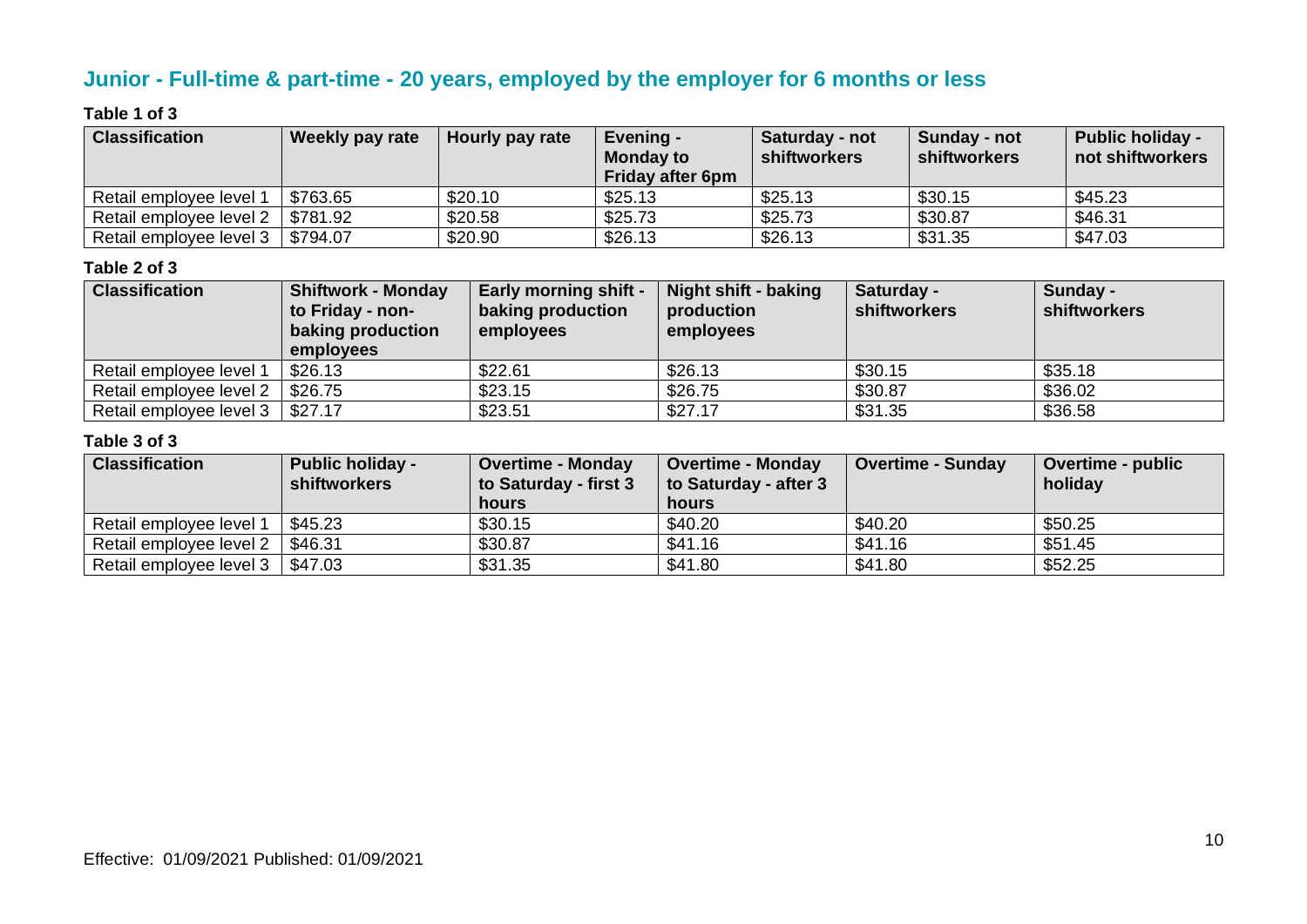# **Junior - Full-time & part-time - 20 years, employed by the employer for more than 6 months**

#### **Table 1 of 3**

| <b>Classification</b>   | Weekly pay rate | Hourly pay rate | Evening -<br><b>Monday to</b><br><b>Friday after 6pm</b> | Saturday - not<br><b>shiftworkers</b> | Sunday - not<br><b>shiftworkers</b> | <b>Public holiday -</b><br>not shiftworkers |
|-------------------------|-----------------|-----------------|----------------------------------------------------------|---------------------------------------|-------------------------------------|---------------------------------------------|
| Retail employee level   | \$848.50        | \$22.33         | \$27.91                                                  | \$27.91                               | \$33.50                             | \$50.24                                     |
| Retail employee level 2 | \$868.80        | \$22.86         | \$28.58                                                  | \$28.58                               | \$34.29                             | \$51.44                                     |
| Retail employee level 3 | \$882.30        | \$23.22         | \$29.03                                                  | \$29.03                               | \$34.83                             | \$52.25                                     |

#### **Table 2 of 3**

| <b>Classification</b>   | <b>Shiftwork - Monday</b><br>to Friday - non-<br>baking production<br><b>employees</b> | <b>Early morning shift -</b><br>baking production<br>employees | Night shift - baking<br>production<br>employees | Saturday -<br><b>shiftworkers</b> | Sunday -<br><b>shiftworkers</b> |
|-------------------------|----------------------------------------------------------------------------------------|----------------------------------------------------------------|-------------------------------------------------|-----------------------------------|---------------------------------|
| Retail employee level 1 | \$29.03                                                                                | \$25.12                                                        | \$29.03                                         | \$33.50                           | \$39.08                         |
| Retail employee level 2 | \$29.72                                                                                | \$25.72                                                        | \$29.72                                         | \$34.29                           | \$40.01                         |
| Retail employee level 3 | \$30.19                                                                                | \$26.12                                                        | \$30.19                                         | \$34.83                           | \$40.64                         |

| <b>Classification</b>   | <b>Public holiday -</b><br><b>shiftworkers</b> | <b>Overtime - Monday</b><br>to Saturday - first 3 | Overtime - Monday<br>to Saturday - after 3 | <b>Overtime - Sunday</b> | Overtime - public<br>holiday |
|-------------------------|------------------------------------------------|---------------------------------------------------|--------------------------------------------|--------------------------|------------------------------|
|                         |                                                | hours                                             | hours                                      |                          |                              |
| Retail employee level 1 | \$50.24                                        | \$33.50                                           | \$44.66                                    | \$44.66                  | \$55.83                      |
| Retail employee level 2 | \$51.44                                        | \$34.29                                           | \$45.72                                    | \$45.72                  | \$57.15                      |
| Retail employee level 3 | \$52.25                                        | \$34.83                                           | \$46.44                                    | \$46.44                  | \$58.05                      |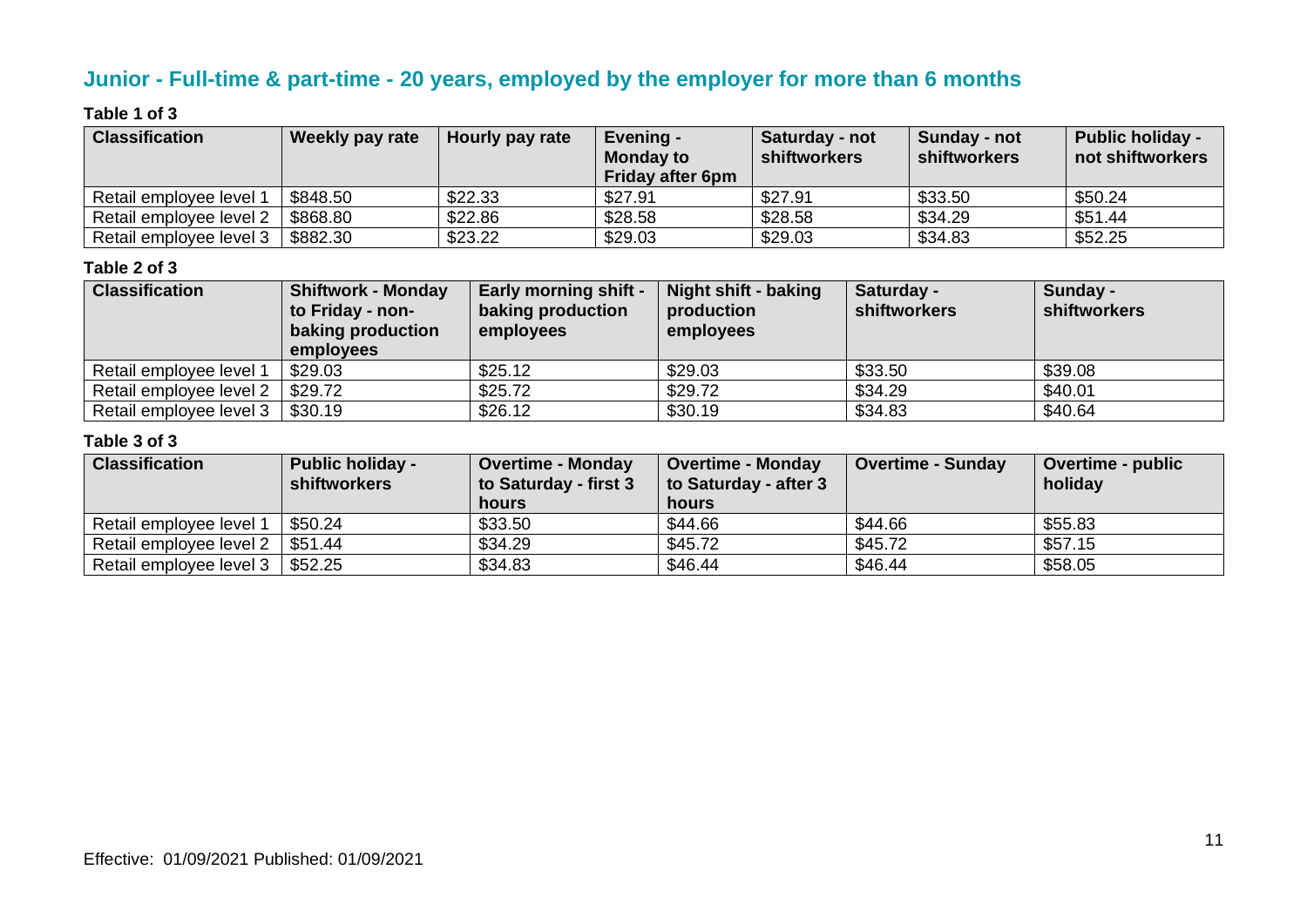# **Junior - Casual - 15 years and under**

#### **Table 1 of 3**

| <b>Classification</b>                 | Hourly pay rate | <b>Evening - Monday to</b> | <b>Saturday - not</b> | Sunday - not | <b>Public holiday - not</b> |
|---------------------------------------|-----------------|----------------------------|-----------------------|--------------|-----------------------------|
|                                       |                 | <b>Friday after 6pm</b>    | shiftworkers          | shiftworkers | shiftworkers                |
| Retail employee level 1               | \$12.56         | \$15.08                    | \$15.08               | \$17.59      | \$25.13                     |
| Retail employee level $2 \mid $12.86$ |                 | \$15.44                    | \$15.44               | \$18.01      | \$25.73                     |
| Retail employee level $3 \mid $13.06$ |                 | \$15.68                    | \$15.68               | \$18.29      | \$26.13                     |

#### **Table 2 of 3**

| <b>Classification</b>   | <b>Shiftwork - Monday</b> | <b>Early morning shift -</b> | <b>Night shift - baking</b> | Saturday -          | Sunday -     |
|-------------------------|---------------------------|------------------------------|-----------------------------|---------------------|--------------|
|                         | to Friday - non-          | baking production            | production                  | <b>shiftworkers</b> | shiftworkers |
|                         | baking production         | employees                    | employees                   |                     |              |
|                         | employees                 |                              |                             |                     |              |
| Retail employee level 1 | \$15.58                   | \$13.82                      | \$15.58                     | \$17.59             | \$20.10      |
| Retail employee level 2 | \$15.95                   | \$14.15                      | \$15.95                     | \$18.01             | \$20.58      |
| Retail employee level 3 | \$16.20                   | \$14.37                      | \$16.20                     | \$18.29             | \$20.90      |

| <b>Classification</b>   | <b>Public holiday -</b><br><b>shiftworkers</b> | <b>Overtime - Monday</b><br>to Saturday - first 3<br><b>hours</b> | <b>Overtime - Monday</b><br>to Saturday - after 3<br>hours | <b>Overtime - Sunday</b> | <b>Overtime - public</b><br>holiday |
|-------------------------|------------------------------------------------|-------------------------------------------------------------------|------------------------------------------------------------|--------------------------|-------------------------------------|
| Retail employee level 1 | \$25.13                                        | \$17.59                                                           | \$22.61                                                    | \$22.61                  | \$27.64                             |
| Retail employee level 2 | \$25.73                                        | \$18.01                                                           | \$23.15                                                    | \$23.15                  | \$28.30                             |
| Retail employee level 3 | \$26.13                                        | \$18.29                                                           | \$23.51                                                    | \$23.51                  | \$28.74                             |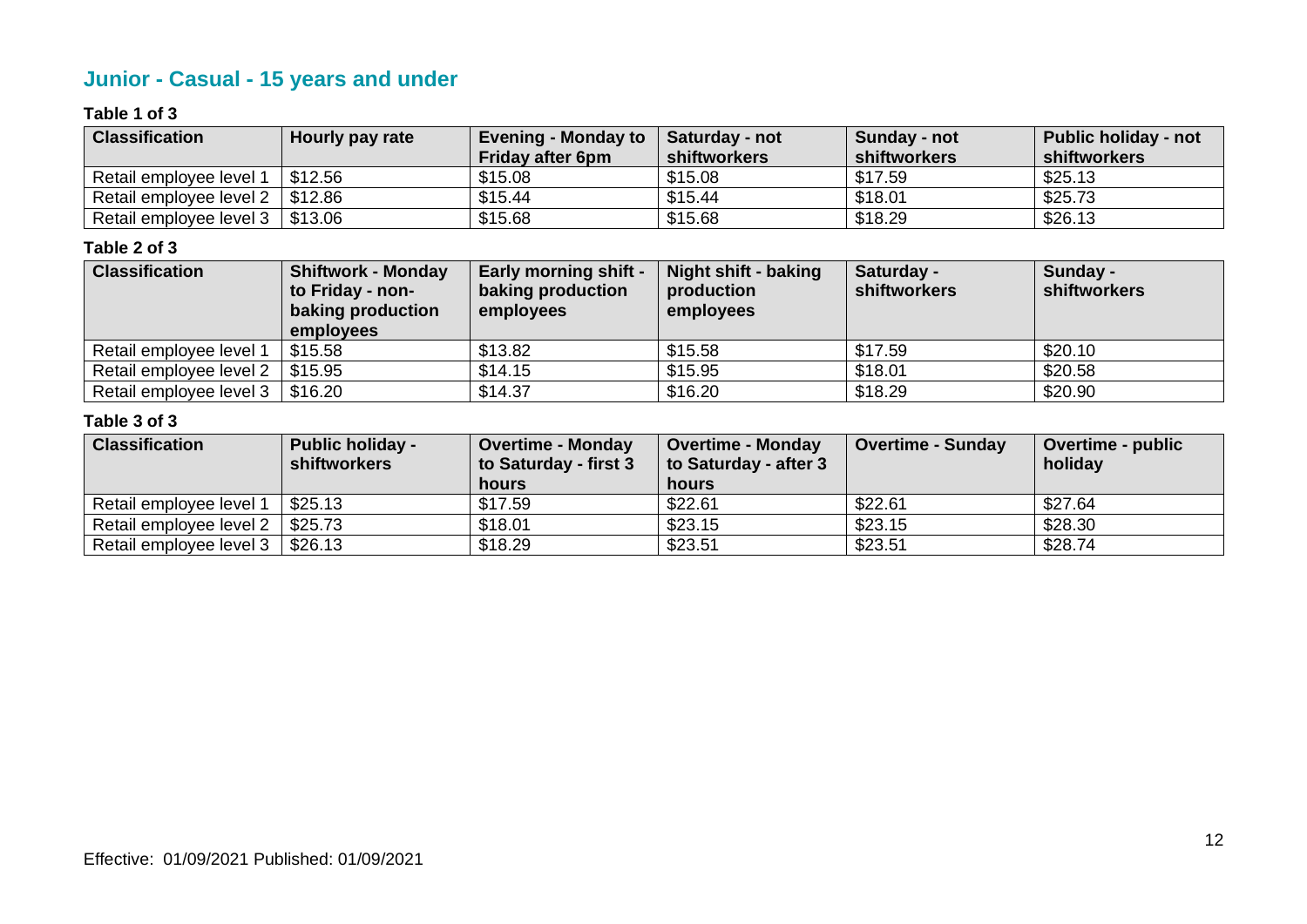# **Junior - Casual - 16 years**

#### **Table 1 of 3**

| <b>Classification</b>             | Hourly pay rate | <b>Evening - Monday to</b><br><b>Friday after 6pm</b> | <b>Saturday - not</b><br>shiftworkers | Sunday - not<br><b>shiftworkers</b> | Public holiday - not<br>∣ shiftworkers |
|-----------------------------------|-----------------|-------------------------------------------------------|---------------------------------------|-------------------------------------|----------------------------------------|
| Retail employee level 1           | \$13.95         | \$16.74                                               | \$16.74                               | \$19.53                             | \$27.90                                |
| Retail employee level 2   \$14.29 |                 | \$17.15                                               | \$17.15                               | \$20.00                             | \$28.58                                |
| Retail employee level 3   \$14.51 |                 | \$17.42                                               | \$17.42                               | \$20.32                             | \$29.03                                |

#### **Table 2 of 3**

| <b>Classification</b>   | <b>Shiftwork - Monday</b> | <b>Early morning shift -</b> | <b>Night shift - baking</b> | Saturday -          | Sunday -     |
|-------------------------|---------------------------|------------------------------|-----------------------------|---------------------|--------------|
|                         | to Friday - non-          | baking production            | production                  | <b>shiftworkers</b> | shiftworkers |
|                         | baking production         | employees                    | employees                   |                     |              |
|                         | employees                 |                              |                             |                     |              |
| Retail employee level 1 | \$17.30                   | \$15.35                      | \$17.30                     | \$19.53             | \$22.32      |
| Retail employee level 2 | \$17.72                   | \$15.72                      | \$17.72                     | \$20.00             | \$22.86      |
| Retail employee level 3 | \$18.00                   | \$15.96                      | \$18.00                     | \$20.32             | \$23.22      |

| <b>Classification</b>   | <b>Public holiday -</b><br><b>shiftworkers</b> | <b>Overtime - Monday</b><br>to Saturday - first 3<br>hours | <b>Overtime - Monday</b><br>to Saturday - after 3<br>hours | <b>Overtime - Sunday</b> | <b>Overtime - public</b><br>holiday |
|-------------------------|------------------------------------------------|------------------------------------------------------------|------------------------------------------------------------|--------------------------|-------------------------------------|
| Retail employee level 1 | \$27.90                                        | \$19.53                                                    | \$25.11                                                    | \$25.11                  | \$30.69                             |
| Retail employee level 2 | \$28.58                                        | \$20.00                                                    | \$25.72                                                    | \$25.72                  | \$31.43                             |
| Retail employee level 3 | \$29.03                                        | \$20.32                                                    | \$26.12                                                    | \$26.12                  | \$31.93                             |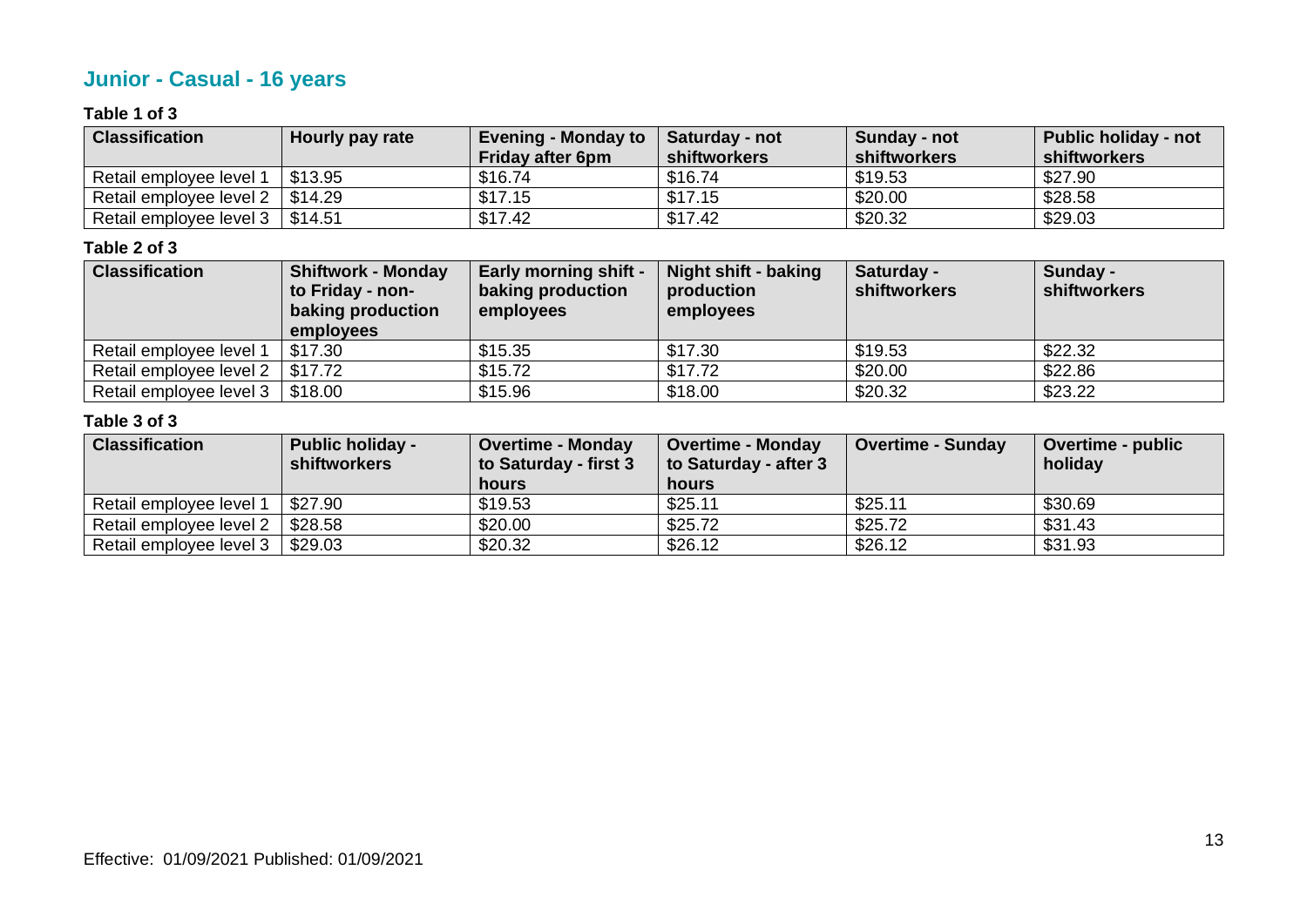# **Junior - Casual - 17 years**

#### **Table 1 of 3**

| <b>Classification</b>                 | Hourly pay rate | <b>Evening - Monday to</b><br><b>Friday after 6pm</b> | <b>Saturday - not</b><br>shiftworkers | Sunday - not<br>shiftworkers | <b>Public holiday - not</b><br>shiftworkers |
|---------------------------------------|-----------------|-------------------------------------------------------|---------------------------------------|------------------------------|---------------------------------------------|
| Retail employee level 1               | \$16.75         | \$20.10                                               | \$20.10                               | \$23.45                      | \$33.50                                     |
| Retail employee level $2 \mid $17.15$ |                 | \$20.58                                               | \$20.58                               | \$24.01                      | \$34.30                                     |
| Retail employee level 3   \$17.41     |                 | \$20.90                                               | \$20.90                               | \$24.38                      | \$34.83                                     |

#### **Table 2 of 3**

| <b>Classification</b>   | <b>Shiftwork - Monday</b> | <b>Early morning shift -</b> | <b>Night shift - baking</b> | Saturday -          | Sunday -     |
|-------------------------|---------------------------|------------------------------|-----------------------------|---------------------|--------------|
|                         | to Friday - non-          | baking production            | production                  | <b>shiftworkers</b> | shiftworkers |
|                         | baking production         | employees                    | employees                   |                     |              |
|                         | employees                 |                              |                             |                     |              |
| Retail employee level 1 | \$20.77                   | \$18.43                      | \$20.77                     | \$23.45             | \$26.80      |
| Retail employee level 2 | \$21.27                   | \$18.87                      | \$21.27                     | \$24.01             | \$27.44      |
| Retail employee level 3 | \$21.59                   | \$19.15                      | \$21.59                     | \$24.38             | \$27.86      |

| <b>Classification</b>   | <b>Public holiday -</b><br><b>shiftworkers</b> | <b>Overtime - Monday</b><br>to Saturday - first 3<br>hours | <b>Overtime - Monday</b><br>to Saturday - after 3<br>hours | <b>Overtime - Sunday</b> | <b>Overtime - public</b><br>holiday |
|-------------------------|------------------------------------------------|------------------------------------------------------------|------------------------------------------------------------|--------------------------|-------------------------------------|
| Retail employee level 1 | \$33.50                                        | \$23.45                                                    | \$30.15                                                    | \$30.15                  | \$36.85                             |
| Retail employee level 2 | \$34.30                                        | \$24.01                                                    | \$30.87                                                    | \$30.87                  | \$37.73                             |
| Retail employee level 3 | \$34.83                                        | \$24.38                                                    | \$31.34                                                    | \$31.34                  | \$38.31                             |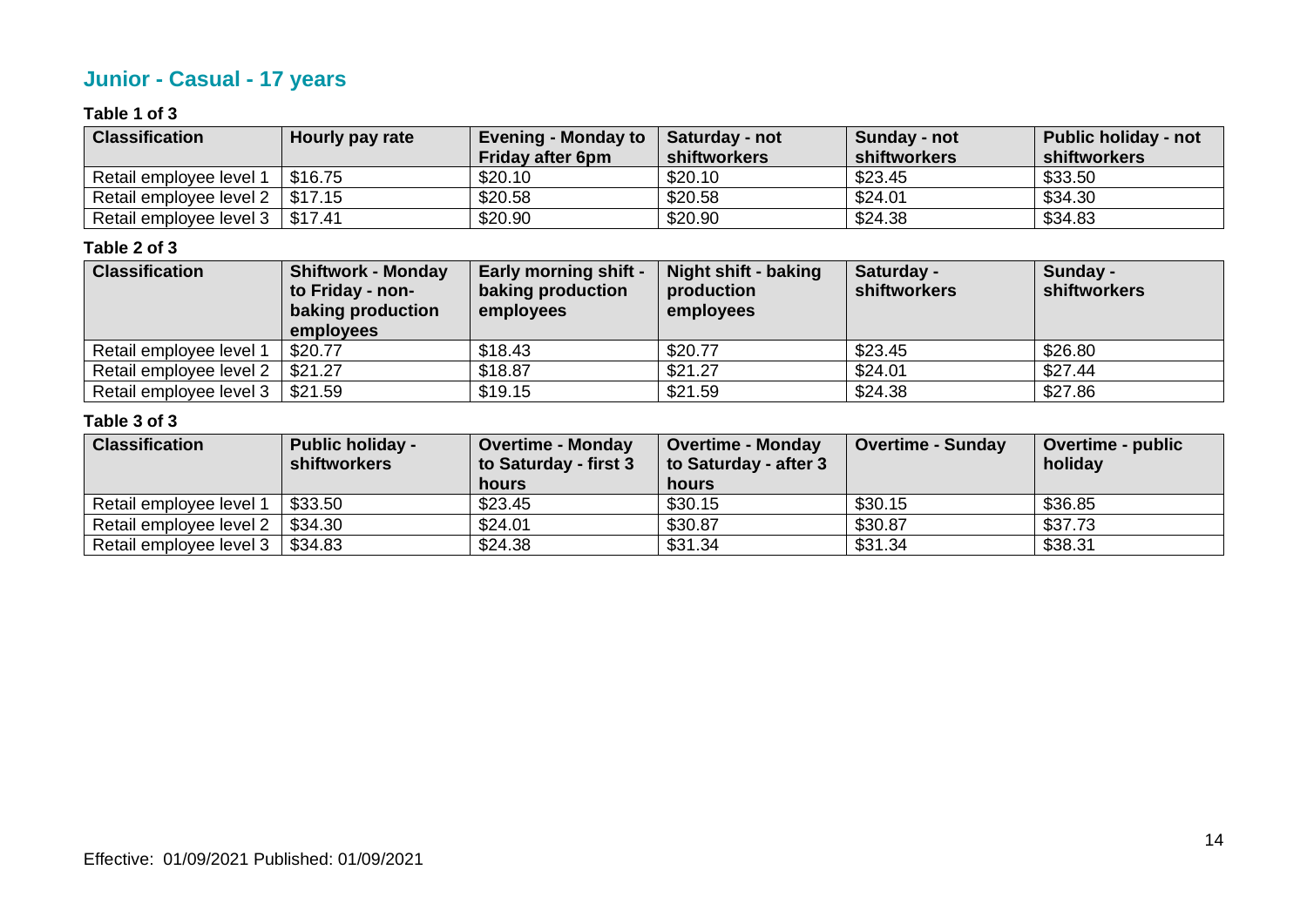# **Junior - Casual - 18 years**

#### **Table 1 of 3**

| <b>Classification</b>   | Hourly pay rate | <b>Evening - Monday to</b><br><b>Friday after 6pm</b> | <b>Saturday - not</b><br>shiftworkers | Sunday - not<br><b>shiftworkers</b> | Public holiday - not<br><b>Shiftworkers</b> |
|-------------------------|-----------------|-------------------------------------------------------|---------------------------------------|-------------------------------------|---------------------------------------------|
| Retail employee level 1 | \$19.54         | \$23.45                                               | \$23.45                               | \$27.35                             | \$39.08                                     |
| Retail employee level 2 | \$20.00         | \$24.00                                               | \$24.00                               | \$28.00                             | \$40.00                                     |
| Retail employee level 3 | \$20.31         | \$24.38                                               | \$24.38                               | \$28.44                             | \$40.63                                     |

#### **Table 2 of 3**

| <b>Classification</b>   | <b>Shiftwork - Monday</b> | <b>Early morning shift -</b> | <b>Night shift - baking</b> | Saturday -          | Sunday -     |
|-------------------------|---------------------------|------------------------------|-----------------------------|---------------------|--------------|
|                         | to Friday - non-          | baking production            | production                  | <b>shiftworkers</b> | shiftworkers |
|                         | baking production         | employees                    | employees                   |                     |              |
|                         | employees                 |                              |                             |                     |              |
| Retail employee level 1 | \$24.23                   | \$21.49                      | \$24.23                     | \$27.35             | \$31.26      |
| Retail employee level 2 | \$24.80                   | \$22.00                      | \$24.80                     | \$28.00             | \$32.00      |
| Retail employee level 3 | \$25.19                   | \$22.34                      | \$25.19                     | \$28.44             | \$32.50      |

| <b>Classification</b>   | <b>Public holiday -</b><br><b>shiftworkers</b> | <b>Overtime - Monday</b><br>to Saturday - first 3<br><b>hours</b> | <b>Overtime - Monday</b><br>to Saturday - after 3<br>hours | <b>Overtime - Sunday</b> | <b>Overtime - public</b><br>holiday |
|-------------------------|------------------------------------------------|-------------------------------------------------------------------|------------------------------------------------------------|--------------------------|-------------------------------------|
| Retail employee level 1 | \$39.08                                        | \$27.35                                                           | \$35.17                                                    | \$35.17                  | \$42.98                             |
| Retail employee level 2 | \$40.00                                        | \$28.00                                                           | \$36.00                                                    | \$36.00                  | \$44.00                             |
| Retail employee level 3 | \$40.63                                        | \$28.44                                                           | \$36.56                                                    | \$36.56                  | \$44.69                             |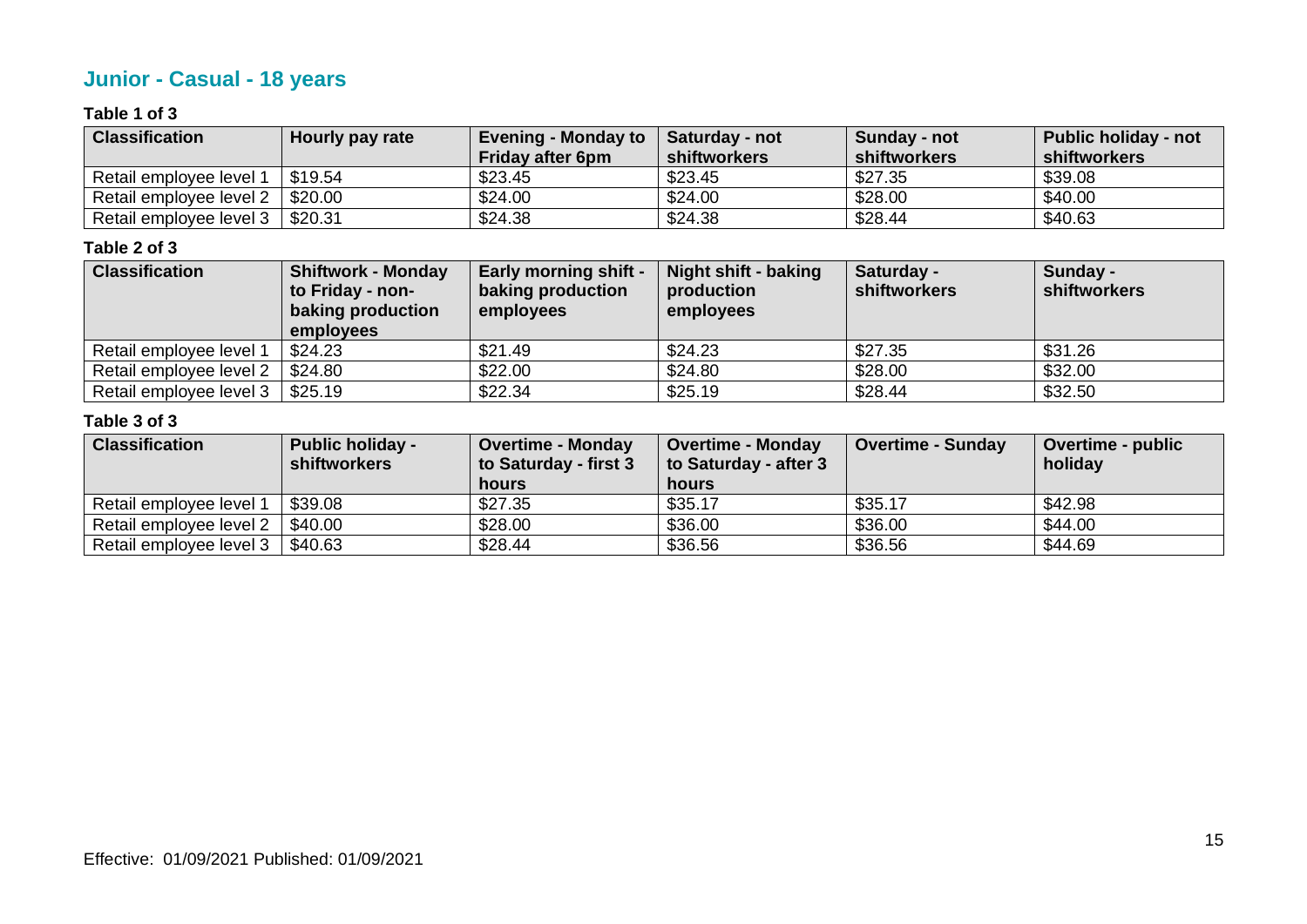# **Junior - Casual - 19 years**

#### **Table 1 of 3**

| <b>Classification</b>   | Hourly pay rate | <b>Evening - Monday to</b><br><b>Friday after 6pm</b> | <b>Saturday - not</b><br>shiftworkers | Sunday - not<br>shiftworkers | <b>Public holiday - not</b><br>shiftworkers |
|-------------------------|-----------------|-------------------------------------------------------|---------------------------------------|------------------------------|---------------------------------------------|
| Retail employee level 1 | \$22.33         | \$26.79                                               | \$26.79                               | \$31.26                      | \$44.65                                     |
| Retail employee level 2 | \$22.86         | \$27.44                                               | \$27.44                               | \$32.01                      | \$45.73                                     |
| Retail employee level 3 | \$23.21         | \$27.86                                               | \$27.86                               | \$32.50                      | \$46.43                                     |

#### **Table 2 of 3**

| <b>Classification</b>   | <b>Shiftwork - Monday</b> | <b>Early morning shift -</b> | <b>Night shift - baking</b> | Saturday -          | Sunday -     |
|-------------------------|---------------------------|------------------------------|-----------------------------|---------------------|--------------|
|                         | to Friday - non-          | baking production            | production                  | <b>shiftworkers</b> | shiftworkers |
|                         | baking production         | employees                    | employees                   |                     |              |
|                         | employees                 |                              |                             |                     |              |
| Retail employee level 1 | \$27.68                   | \$24.56                      | \$27.68                     | \$31.26             | \$35.72      |
| Retail employee level 2 | \$28.35                   | \$25.15                      | \$28.35                     | \$32.01             | \$36.58      |
| Retail employee level 3 | \$28.78                   | \$25.53                      | \$28.78                     | \$32.50             | \$37.14      |

| <b>Classification</b>   | <b>Public holiday -</b><br><b>shiftworkers</b> | <b>Overtime - Monday</b><br>to Saturday - first 3<br>hours | <b>Overtime - Monday</b><br>to Saturday - after 3<br>hours | <b>Overtime - Sunday</b> | <b>Overtime - public</b><br>holiday |
|-------------------------|------------------------------------------------|------------------------------------------------------------|------------------------------------------------------------|--------------------------|-------------------------------------|
| Retail employee level 1 | \$44.65                                        | \$31.26                                                    | \$40.19                                                    | \$40.19                  | \$49.12                             |
| Retail employee level 2 | \$45.73                                        | \$32.01                                                    | \$41.15                                                    | \$41.15                  | \$50.30                             |
| Retail employee level 3 | \$46.43                                        | \$32.50                                                    | \$41.78                                                    | \$41.78                  | \$51.07                             |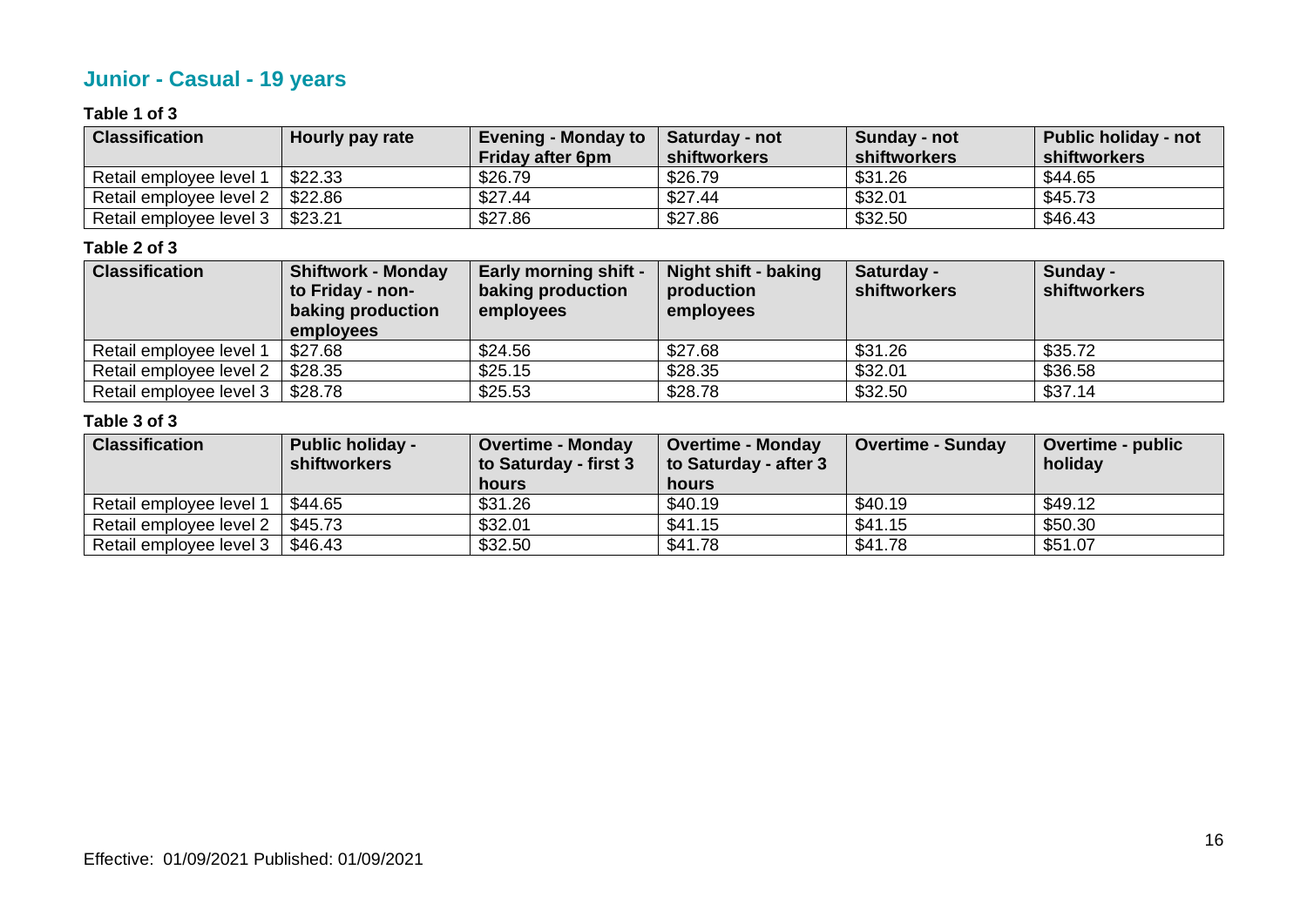# **Junior - Casual - 20 years, employed by the employer for 6 months or less**

#### **Table 1 of 3**

| <b>Classification</b>   | Hourly pay rate | <b>Evening - Monday to</b><br><b>Friday after 6pm</b> | <b>Saturday - not</b><br>shiftworkers | Sunday - not<br>shiftworkers | <b>Public holiday - not</b><br>shiftworkers |
|-------------------------|-----------------|-------------------------------------------------------|---------------------------------------|------------------------------|---------------------------------------------|
| Retail employee level 1 | \$25.13         | \$30.15                                               | \$30.15                               | \$35.18                      | \$50.25                                     |
| Retail employee level 2 | \$25.73         | \$30.87                                               | \$30.87                               | \$36.02                      | \$51.45                                     |
| Retail employee level 3 | \$26.13         | \$31.35                                               | \$31.35                               | \$36.58                      | \$52.25                                     |

#### **Table 2 of 3**

| <b>Classification</b>   | <b>Shiftwork - Monday</b> | <b>Early morning shift -</b> | <b>Night shift - baking</b> | Saturday -          | Sunday -     |
|-------------------------|---------------------------|------------------------------|-----------------------------|---------------------|--------------|
|                         | to Friday - non-          | baking production            | production                  | <b>shiftworkers</b> | shiftworkers |
|                         | baking production         | employees                    | employees                   |                     |              |
|                         | employees                 |                              |                             |                     |              |
| Retail employee level 1 | \$31.16                   | \$27.64                      | \$31.16                     | \$35.18             | \$40.20      |
| Retail employee level 2 | \$31.90                   | \$28.30                      | \$31.90                     | \$36.02             | \$41.16      |
| Retail employee level 3 | \$32.40                   | \$28.74                      | \$32.40                     | \$36.58             | \$41.80      |

| <b>Classification</b>   | <b>Public holiday -</b><br><b>shiftworkers</b> | <b>Overtime - Monday</b><br>to Saturday - first 3<br>hours | <b>Overtime - Monday</b><br>to Saturday - after 3<br>hours | <b>Overtime - Sunday</b> | <b>Overtime - public</b><br>holiday |
|-------------------------|------------------------------------------------|------------------------------------------------------------|------------------------------------------------------------|--------------------------|-------------------------------------|
| Retail employee level 1 | \$50.25                                        | \$35.18                                                    | \$45.23                                                    | \$45.23                  | \$55.28                             |
| Retail employee level 2 | \$51.45                                        | \$36.02                                                    | \$46.31                                                    | \$46.31                  | \$56.60                             |
| Retail employee level 3 | \$52.25                                        | \$36.58                                                    | \$47.03                                                    | \$47.03                  | \$57.48                             |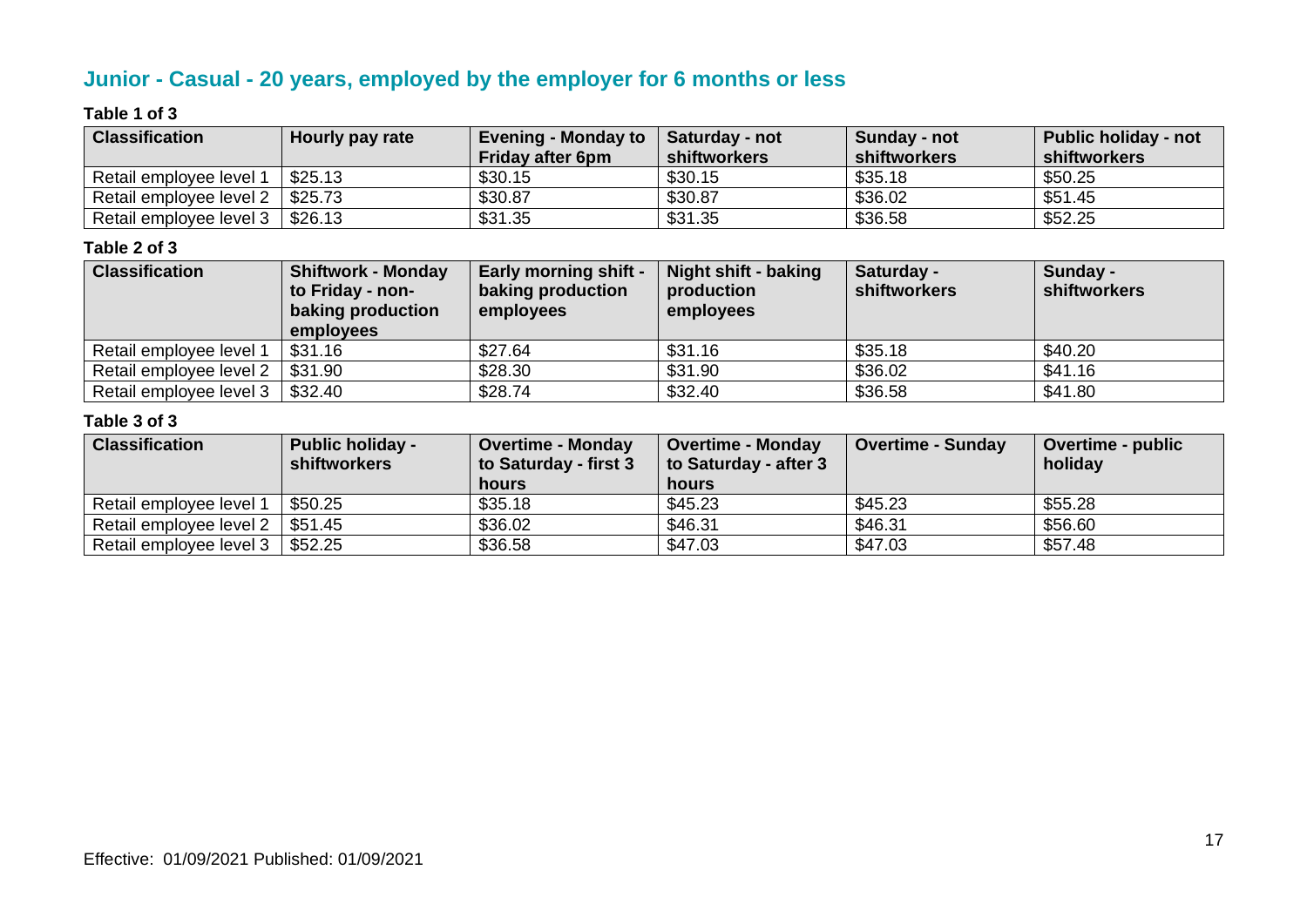# **Junior - Casual - 20 years, employed by the employer for more than 6 months**

#### **Table 1 of 3**

| <b>Classification</b>   | Hourly pay rate | Evening - Monday to<br><b>Friday after 6pm</b> | Saturday - not<br>shiftworkers | Sunday - not<br><b>shiftworkers</b> | Public holiday - not<br>shiftworkers |
|-------------------------|-----------------|------------------------------------------------|--------------------------------|-------------------------------------|--------------------------------------|
| Retail employee level 1 | \$27.91         | \$33.50                                        | \$33.50                        | \$39.08                             | \$55.83                              |
| Retail employee level 2 | \$28.58         | \$34.29                                        | \$34.29                        | \$40.01                             | \$57.15                              |
| Retail employee level 3 | \$29.03         | \$34.83                                        | \$34.83                        | \$40.64                             | \$58.05                              |

#### **Table 2 of 3**

| <b>Classification</b>   | <b>Shiftwork - Monday</b> | <b>Early morning shift -</b> | <b>Night shift - baking</b> | Saturday -          | Sunday -     |
|-------------------------|---------------------------|------------------------------|-----------------------------|---------------------|--------------|
|                         | to Friday - non-          | baking production            | production                  | <b>shiftworkers</b> | shiftworkers |
|                         | baking production         | employees                    | employees                   |                     |              |
|                         | employees                 |                              |                             |                     |              |
| Retail employee level 1 | \$34.61                   | \$30.70                      | \$34.61                     | \$39.08             | \$44.66      |
| Retail employee level 2 | \$35.43                   | \$31.43                      | \$35.43                     | \$40.01             | \$45.72      |
| Retail employee level 3 | \$35.99                   | \$31.93                      | \$35.99                     | \$40.64             | \$46.44      |

| <b>Classification</b>   | <b>Public holiday -</b><br><b>shiftworkers</b> | <b>Overtime - Monday</b><br>to Saturday - first 3<br>hours | <b>Overtime - Monday</b><br>to Saturday - after 3<br>hours | <b>Overtime - Sunday</b> | <b>Overtime - public</b><br>holiday |
|-------------------------|------------------------------------------------|------------------------------------------------------------|------------------------------------------------------------|--------------------------|-------------------------------------|
| Retail employee level 1 | \$55.83                                        | \$39.08                                                    | \$50.24                                                    | \$50.24                  | \$61.41                             |
| Retail employee level 2 | \$57.15                                        | \$40.01                                                    | \$51.44                                                    | \$51.44                  | \$62.87                             |
| Retail employee level 3 | \$58.05                                        | \$40.64                                                    | \$52.25                                                    | \$52.25                  | \$63.86                             |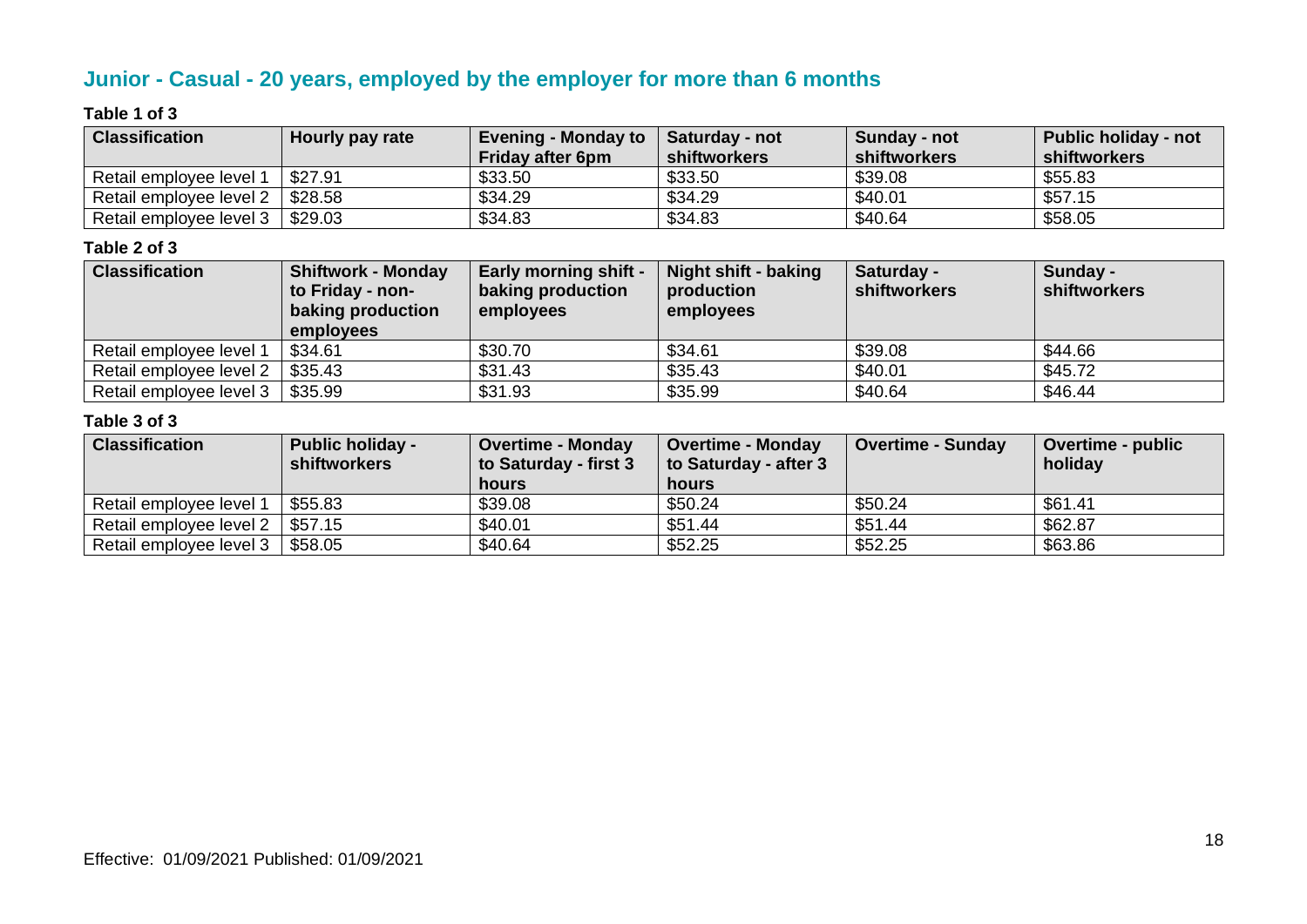# **Apprentice - 4 year apprenticeship - Started before 1 Jan 2014**

#### **Table 1 of 3**

| <b>Classification</b> | Hourly pay rate | <b>Evening - Monday to</b><br><b>Friday after 6pm</b> | Saturday - not<br>shiftworkers | Sunday - not<br>shiftworkers | <b>Public holiday - not</b><br>shiftworkers |
|-----------------------|-----------------|-------------------------------------------------------|--------------------------------|------------------------------|---------------------------------------------|
| Apprentice - 1st year | \$11.84         | \$14.80                                               | \$14.80                        | \$17.76                      | \$26.64                                     |
| Apprentice - 2nd year | \$14.20         | \$17.75                                               | \$17.75                        | \$21.30                      | \$31.95                                     |
| Apprentice - 3rd year | \$18.94         | \$23.68                                               | \$23.68                        | \$28.41                      | \$42.62                                     |
| Apprentice - 4th year | \$21.30         | \$26.63                                               | \$26.63                        | \$31.95                      | \$47.93                                     |

#### **Table 2 of 3**

| <b>Classification</b> | <b>Shiftwork - Monday</b><br>to Friday - non-<br>baking production<br>employees | <b>Early morning shift -</b><br>baking production<br>employees | Night shift - baking<br>production<br>employees | Saturday -<br><b>shiftworkers</b> | Sunday -<br><b>shiftworkers</b> |
|-----------------------|---------------------------------------------------------------------------------|----------------------------------------------------------------|-------------------------------------------------|-----------------------------------|---------------------------------|
| Apprentice - 1st year | \$15.39                                                                         | \$13.32                                                        | \$15.39                                         | \$17.76                           | \$20.72                         |
| Apprentice - 2nd year | \$18.46                                                                         | \$15.98                                                        | \$18.46                                         | \$21.30                           | \$24.85                         |
| Apprentice - 3rd year | \$24.62                                                                         | \$21.31                                                        | \$24.62                                         | \$28.41                           | \$33.15                         |
| Apprentice - 4th year | \$27.69                                                                         | \$23.96                                                        | \$27.69                                         | \$31.95                           | \$37.28                         |

| <b>Classification</b> | <b>Public holiday -</b><br><b>shiftworkers</b> | <b>Overtime - Monday</b><br>to Saturday - first 3 | <b>Overtime - Monday</b><br>to Saturday - after 3 | <b>Overtime - Sunday</b> | <b>Overtime - public</b><br>holiday |
|-----------------------|------------------------------------------------|---------------------------------------------------|---------------------------------------------------|--------------------------|-------------------------------------|
|                       |                                                | hours                                             | hours                                             |                          |                                     |
| Apprentice - 1st year | \$26.64                                        | \$17.76                                           | \$23.68                                           | \$23.68                  | \$29.60                             |
| Apprentice - 2nd year | \$31.95                                        | \$21.30                                           | \$28.40                                           | \$28.40                  | \$35.50                             |
| Apprentice - 3rd year | \$42.62                                        | \$28.41                                           | \$37.88                                           | \$37.88                  | \$47.35                             |
| Apprentice - 4th year | \$47.93                                        | \$31.95                                           | \$42.60                                           | \$42.60                  | \$53.25                             |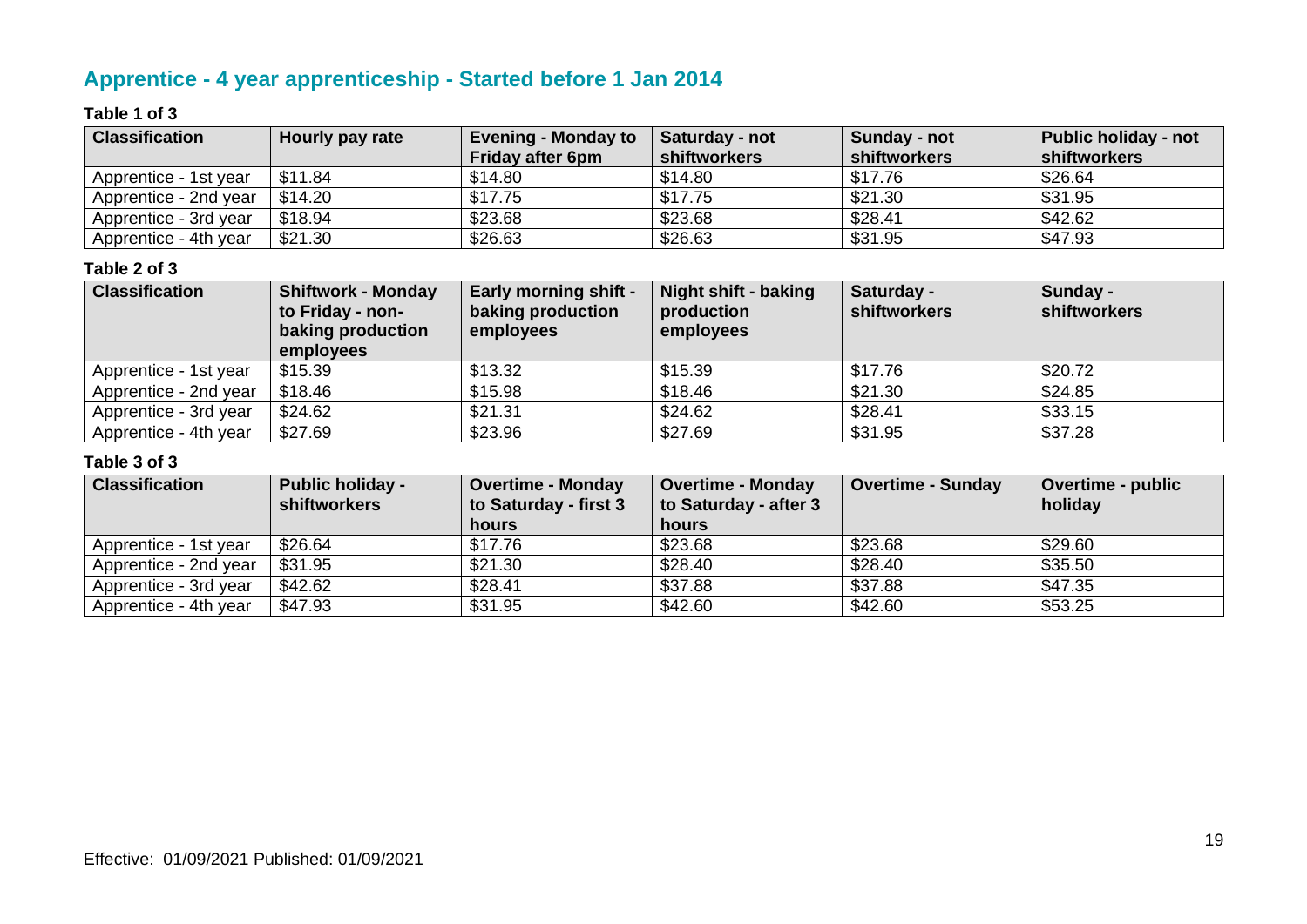# **Apprentice - 4 year apprenticeship - Started after 1 Jan 2014 - Did not complete year 12**

#### **Table 1 of 3**

| <b>Classification</b> | Hourly pay rate | <b>Evening - Monday to</b><br><b>Friday after 6pm</b> | Saturday - not<br><b>shiftworkers</b> | Sunday - not<br>shiftworkers | <b>Public holiday - not</b><br>shiftworkers |
|-----------------------|-----------------|-------------------------------------------------------|---------------------------------------|------------------------------|---------------------------------------------|
| Apprentice - 1st year | \$11.84         | \$14.80                                               | \$14.80                               | \$17.76                      | \$26.64                                     |
| Apprentice - 2nd year | \$14.20         | \$17.75                                               | \$17.75                               | \$21.30                      | \$31.95                                     |
| Apprentice - 3rd year | \$18.94         | \$23.68                                               | \$23.68                               | \$28.41                      | \$42.62                                     |
| Apprentice - 4th year | \$21.30         | \$26.63                                               | \$26.63                               | \$31.95                      | \$47.93                                     |

#### **Table 2 of 3**

| <b>Classification</b> | <b>Shiftwork - Monday</b><br>to Friday - non-<br>baking production<br>employees | <b>Early morning shift -</b><br>baking production<br>employees | Night shift - baking<br>production<br>employees | Saturday -<br><b>shiftworkers</b> | Sunday -<br><b>shiftworkers</b> |
|-----------------------|---------------------------------------------------------------------------------|----------------------------------------------------------------|-------------------------------------------------|-----------------------------------|---------------------------------|
| Apprentice - 1st year | \$15.39                                                                         | \$13.32                                                        | \$15.39                                         | \$17.76                           | \$20.72                         |
| Apprentice - 2nd year | \$18.46                                                                         | \$15.98                                                        | \$18.46                                         | \$21.30                           | \$24.85                         |
| Apprentice - 3rd year | \$24.62                                                                         | \$21.31                                                        | \$24.62                                         | \$28.41                           | \$33.15                         |
| Apprentice - 4th year | \$27.69                                                                         | \$23.96                                                        | \$27.69                                         | \$31.95                           | \$37.28                         |

| <b>Classification</b> | <b>Public holiday -</b><br><b>shiftworkers</b> | <b>Overtime - Monday</b><br>to Saturday - first 3 | <b>Overtime - Monday</b><br>to Saturday - after 3 | <b>Overtime - Sunday</b> | <b>Overtime - public</b><br>holiday |
|-----------------------|------------------------------------------------|---------------------------------------------------|---------------------------------------------------|--------------------------|-------------------------------------|
|                       |                                                | hours                                             | hours                                             |                          |                                     |
| Apprentice - 1st year | \$26.64                                        | \$17.76                                           | \$23.68                                           | \$23.68                  | \$29.60                             |
| Apprentice - 2nd year | \$31.95                                        | \$21.30                                           | \$28.40                                           | \$28.40                  | \$35.50                             |
| Apprentice - 3rd year | \$42.62                                        | \$28.41                                           | \$37.88                                           | \$37.88                  | \$47.35                             |
| Apprentice - 4th year | \$47.93                                        | \$31.95                                           | \$42.60                                           | \$42.60                  | \$53.25                             |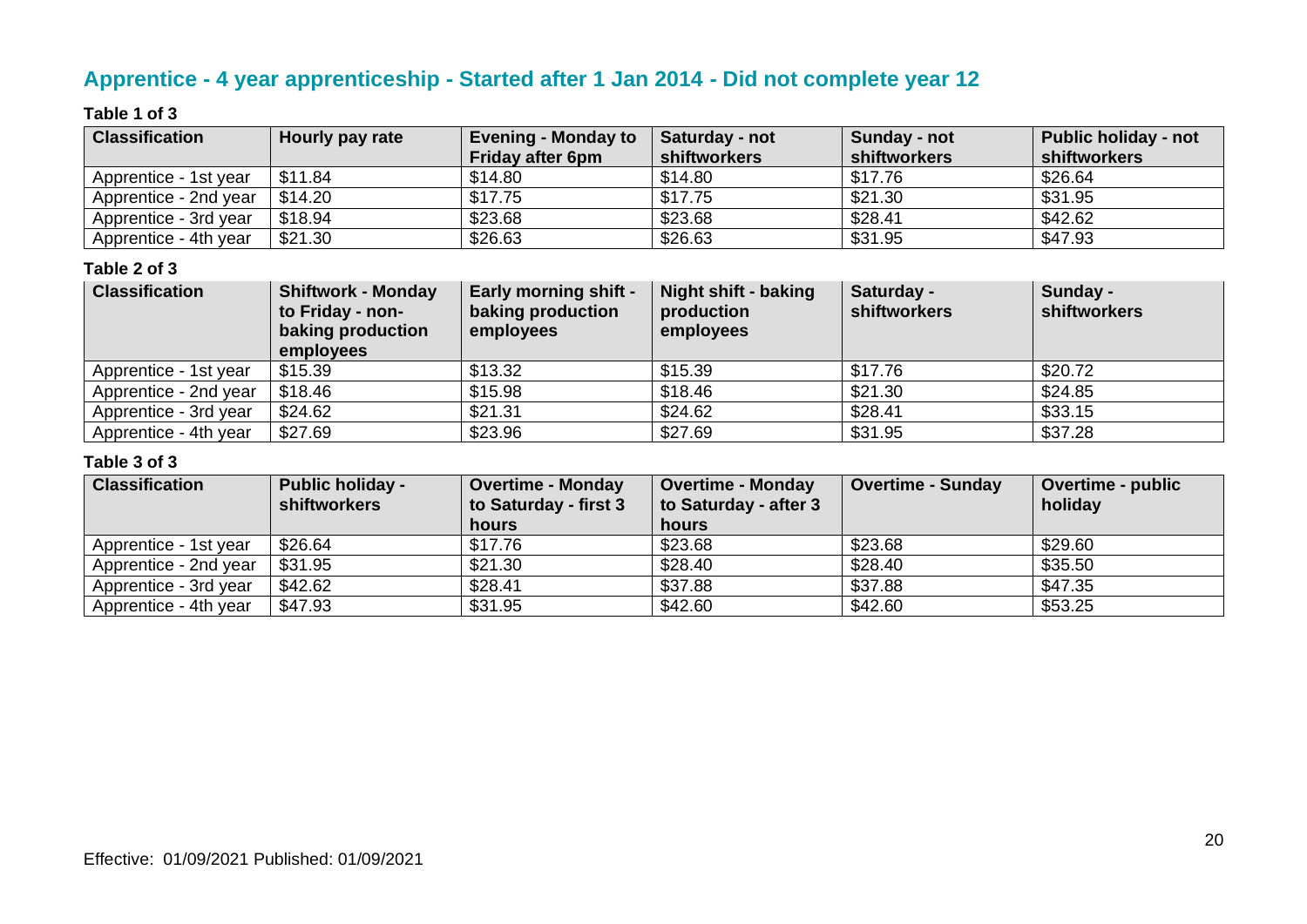# **Apprentice - 4 year apprenticeship - Started after 1 Jan 2014 - Completed year 12**

#### **Table 1 of 3**

| <b>Classification</b> | Hourly pay rate | <b>Evening - Monday to</b><br><b>Friday after 6pm</b> | Saturday - not<br>shiftworkers | Sunday - not<br>shiftworkers | <b>Public holiday - not</b><br>shiftworkers |
|-----------------------|-----------------|-------------------------------------------------------|--------------------------------|------------------------------|---------------------------------------------|
| Apprentice - 1st year | \$13.02         | \$16.28                                               | \$16.28                        | \$19.53                      | \$29.30                                     |
| Apprentice - 2nd year | \$15.39         | \$19.24                                               | \$19.24                        | \$23.09                      | \$34.63                                     |
| Apprentice - 3rd year | \$18.94         | \$23.68                                               | \$23.68                        | \$28.41                      | \$42.62                                     |
| Apprentice - 4th year | \$21.30         | \$26.63                                               | \$26.63                        | \$31.95                      | \$47.93                                     |

#### **Table 2 of 3**

| <b>Classification</b> | <b>Shiftwork - Monday</b><br>to Friday - non-<br>baking production<br>employees | <b>Early morning shift -</b><br>baking production<br>employees | Night shift - baking<br>production<br>employees | Saturday -<br><b>shiftworkers</b> | Sunday -<br><b>shiftworkers</b> |
|-----------------------|---------------------------------------------------------------------------------|----------------------------------------------------------------|-------------------------------------------------|-----------------------------------|---------------------------------|
| Apprentice - 1st year | \$16.93                                                                         | \$14.65                                                        | \$16.93                                         | \$19.53                           | \$22.79                         |
| Apprentice - 2nd year | \$20.01                                                                         | \$17.31                                                        | \$20.01                                         | \$23.09                           | \$26.93                         |
| Apprentice - 3rd year | \$24.62                                                                         | \$21.31                                                        | \$24.62                                         | \$28.41                           | \$33.15                         |
| Apprentice - 4th year | \$27.69                                                                         | \$23.96                                                        | \$27.69                                         | \$31.95                           | \$37.28                         |

| <b>Classification</b> | <b>Public holiday -</b><br><b>shiftworkers</b> | <b>Overtime - Monday</b><br>to Saturday - first 3<br>hours | <b>Overtime - Monday</b><br>to Saturday - after 3<br><b>hours</b> | <b>Overtime - Sunday</b> | <b>Overtime - public</b><br>holiday |
|-----------------------|------------------------------------------------|------------------------------------------------------------|-------------------------------------------------------------------|--------------------------|-------------------------------------|
| Apprentice - 1st year | \$29.30                                        | \$19.53                                                    | \$26.04                                                           | \$26.04                  | \$32.55                             |
|                       |                                                |                                                            |                                                                   |                          |                                     |
| Apprentice - 2nd year | \$34.63                                        | \$23.09                                                    | \$30.78                                                           | \$30.78                  | \$38.48                             |
| Apprentice - 3rd year | \$42.62                                        | \$28.41                                                    | \$37.88                                                           | \$37.88                  | \$47.35                             |
| Apprentice - 4th year | \$47.93                                        | \$31.95                                                    | \$42.60                                                           | \$42.60                  | \$53.25                             |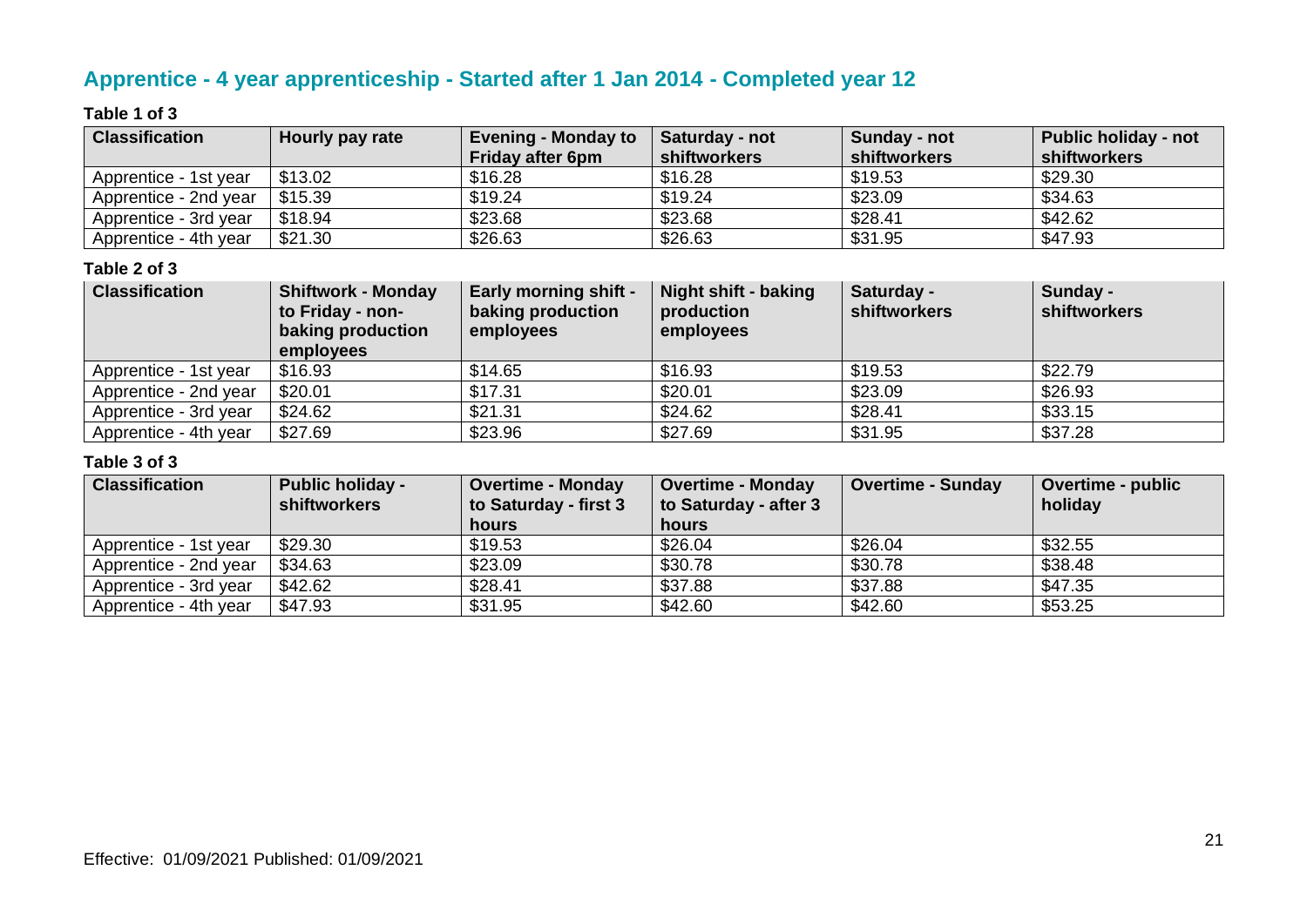# **Apprentice - 3 year apprenticeship - Started before 1 Jan 2014**

#### **Table 1 of 3**

| <b>Classification</b> | Hourly pay rate | <b>Evening - Monday to</b> | <b>Saturday - not</b> | Sunday - not | <b>Public holiday - not</b> |
|-----------------------|-----------------|----------------------------|-----------------------|--------------|-----------------------------|
|                       |                 | <b>Friday after 6pm</b>    | shiftworkers          | shiftworkers | shiftworkers                |
| Apprentice - 1st year | \$11.84         | \$14.80                    | \$14.80               | \$17.76      | \$26.64                     |
| Apprentice - 2nd year | \$14.20         | \$17.75                    | \$17.75               | \$21.30      | \$31.95                     |
| Apprentice - 3rd year | \$18.94         | \$23.68                    | \$23.68               | \$28.41      | \$42.62                     |

#### **Table 2 of 3**

| <b>Classification</b> | <b>Shiftwork - Monday</b><br>to Friday - non-<br>baking production<br><b>employees</b> | <b>Early morning shift -</b><br>baking production<br>employees | <b>Night shift - baking</b><br>production<br>employees | Saturday -<br>shiftworkers | Sunday -<br>shiftworkers |
|-----------------------|----------------------------------------------------------------------------------------|----------------------------------------------------------------|--------------------------------------------------------|----------------------------|--------------------------|
| Apprentice - 1st year | \$15.39                                                                                | \$13.32                                                        | \$15.39                                                | \$17.76                    | \$20.72                  |
| Apprentice - 2nd year | \$18.46                                                                                | \$15.98                                                        | \$18.46                                                | \$21.30                    | \$24.85                  |
| Apprentice - 3rd year | \$24.62                                                                                | \$21.31                                                        | \$24.62                                                | \$28.41                    | \$33.15                  |

| <b>Classification</b> | <b>Public holiday -</b><br><b>shiftworkers</b> | <b>Overtime - Monday</b><br>to Saturday - first 3<br>hours | <b>Overtime - Monday</b><br>to Saturday - after 3<br>hours | <b>Overtime - Sunday</b> | <b>Overtime - public</b><br>holiday |
|-----------------------|------------------------------------------------|------------------------------------------------------------|------------------------------------------------------------|--------------------------|-------------------------------------|
| Apprentice - 1st year | \$26.64                                        | \$17.76                                                    | \$23.68                                                    | \$23.68                  | \$29.60                             |
| Apprentice - 2nd year | \$31.95                                        | \$21.30                                                    | \$28.40                                                    | \$28.40                  | \$35.50                             |
| Apprentice - 3rd year | \$42.62                                        | \$28.41                                                    | \$37.88                                                    | \$37.88                  | \$47.35                             |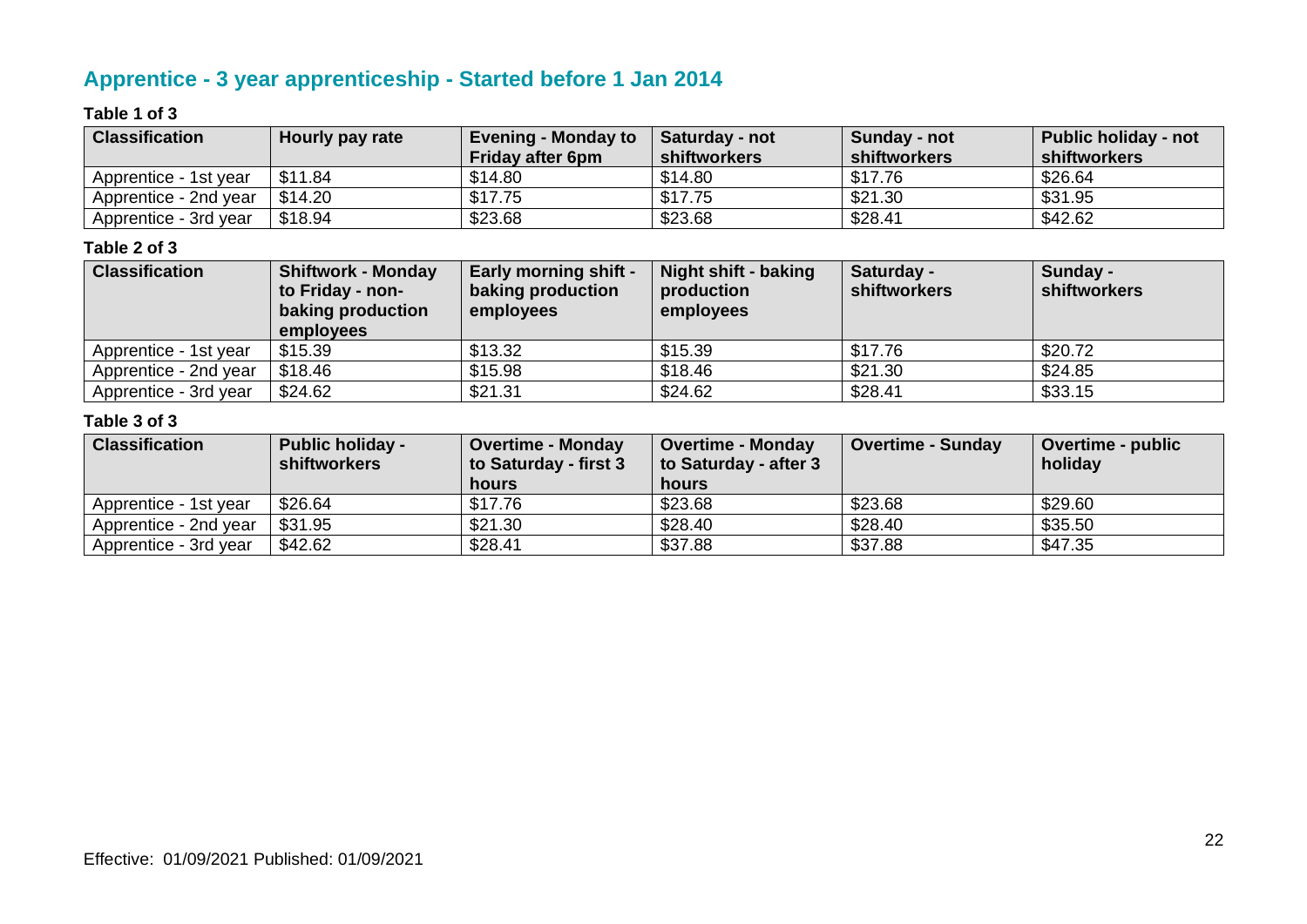### **Apprentice - 3 year apprenticeship - Started after 1 Jan 2014 - Did not complete year 12**

#### **Table 1 of 3**

| <b>Classification</b> | Hourly pay rate | <b>Evening - Monday to</b> | Saturday - not | Sunday - not | <b>Public holiday - not</b> |
|-----------------------|-----------------|----------------------------|----------------|--------------|-----------------------------|
|                       |                 | <b>Friday after 6pm</b>    | shiftworkers   | shiftworkers | shiftworkers                |
| Apprentice - 1st year | \$11.84         | \$14.80                    | \$14.80        | \$17.76      | \$26.64                     |
| Apprentice - 2nd year | \$14.20         | \$17.75                    | \$17.75        | \$21.30      | \$31.95                     |
| Apprentice - 3rd year | \$18.94         | \$23.68                    | \$23.68        | \$28.41      | \$42.62                     |

#### **Table 2 of 3**

| <b>Classification</b> | <b>Shiftwork - Monday</b><br>to Friday - non-<br>baking production<br><b>employees</b> | <b>Early morning shift -</b><br>baking production<br>employees | <b>Night shift - baking</b><br>production<br>employees | Saturday -<br>shiftworkers | Sunday -<br>shiftworkers |
|-----------------------|----------------------------------------------------------------------------------------|----------------------------------------------------------------|--------------------------------------------------------|----------------------------|--------------------------|
| Apprentice - 1st year | \$15.39                                                                                | \$13.32                                                        | \$15.39                                                | \$17.76                    | \$20.72                  |
| Apprentice - 2nd year | \$18.46                                                                                | \$15.98                                                        | \$18.46                                                | \$21.30                    | \$24.85                  |
| Apprentice - 3rd year | \$24.62                                                                                | \$21.31                                                        | \$24.62                                                | \$28.41                    | \$33.15                  |

| <b>Classification</b> | <b>Public holiday -</b><br><b>shiftworkers</b> | <b>Overtime - Monday</b><br>to Saturday - first 3<br>hours | <b>Overtime - Monday</b><br>to Saturday - after 3<br>hours | <b>Overtime - Sunday</b> | <b>Overtime - public</b><br>holiday |
|-----------------------|------------------------------------------------|------------------------------------------------------------|------------------------------------------------------------|--------------------------|-------------------------------------|
| Apprentice - 1st year | \$26.64                                        | \$17.76                                                    | \$23.68                                                    | \$23.68                  | \$29.60                             |
| Apprentice - 2nd year | \$31.95                                        | \$21.30                                                    | \$28.40                                                    | \$28.40                  | \$35.50                             |
| Apprentice - 3rd year | \$42.62                                        | \$28.41                                                    | \$37.88                                                    | \$37.88                  | \$47.35                             |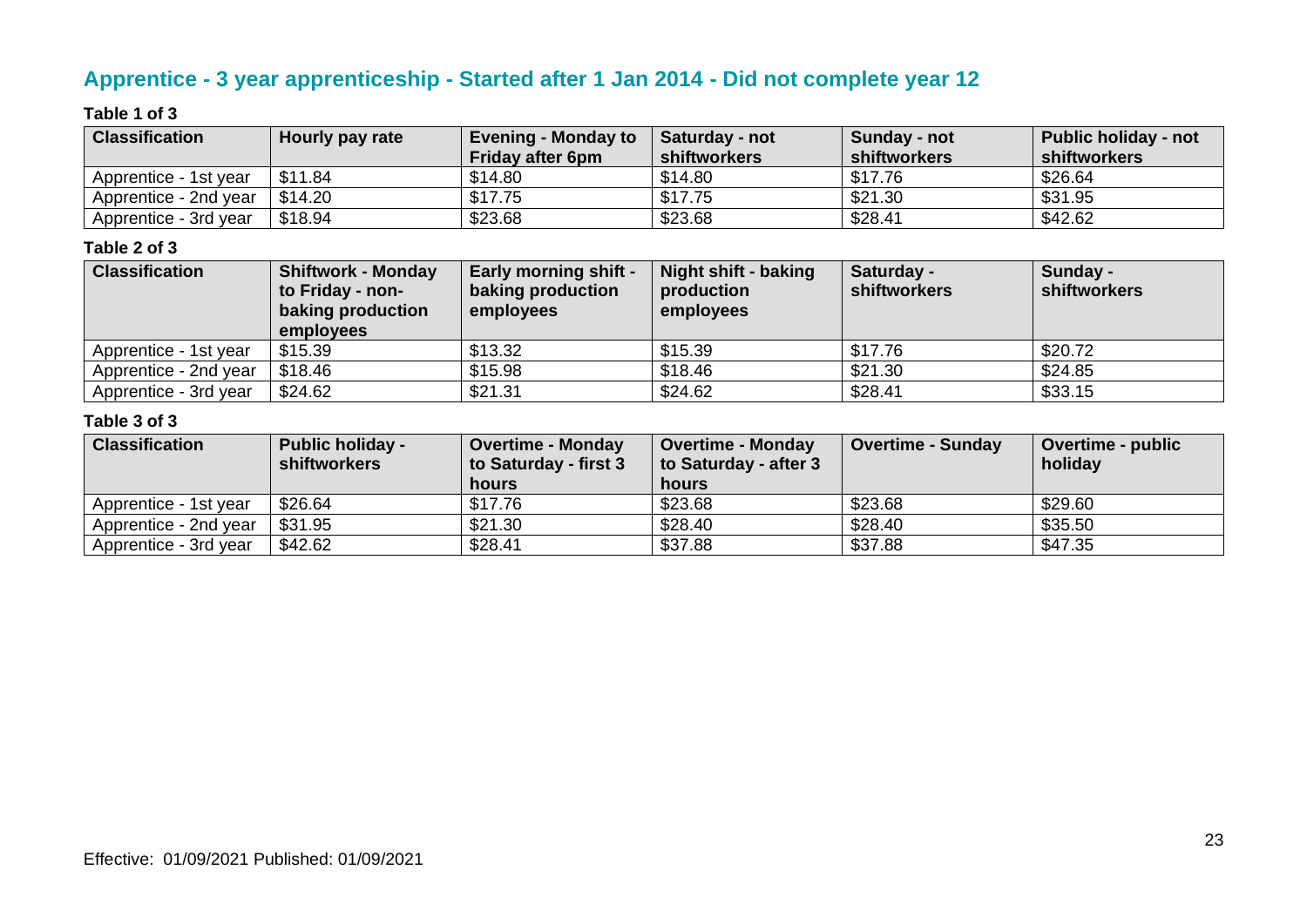# **Apprentice - 3 year apprenticeship - Started after 1 Jan 2014 - Completed year 12**

#### **Table 1 of 3**

| <b>Classification</b> | Hourly pay rate | <b>Evening - Monday to</b> | <b>Saturday - not</b> | Sunday - not | <b>Public holiday - not</b> |
|-----------------------|-----------------|----------------------------|-----------------------|--------------|-----------------------------|
|                       |                 | <b>Friday after 6pm</b>    | shiftworkers          | shiftworkers | shiftworkers                |
| Apprentice - 1st year | \$13.02         | \$16.28                    | \$16.28               | \$19.53      | \$29.30                     |
| Apprentice - 2nd year | \$15.39         | \$19.24                    | \$19.24               | \$23.09      | \$34.63                     |
| Apprentice - 3rd year | \$18.94         | \$23.68                    | \$23.68               | \$28.41      | \$42.62                     |

#### **Table 2 of 3**

| <b>Classification</b> | <b>Shiftwork - Monday</b><br>to Friday - non-<br><b>baking production</b><br><b>employees</b> | <b>Early morning shift -</b><br>baking production<br>employees | Night shift - baking<br>production<br>employees | Saturday -<br><b>shiftworkers</b> | Sunday -<br>shiftworkers |
|-----------------------|-----------------------------------------------------------------------------------------------|----------------------------------------------------------------|-------------------------------------------------|-----------------------------------|--------------------------|
| Apprentice - 1st year | \$16.93                                                                                       | \$14.65                                                        | \$16.93                                         | \$19.53                           | \$22.79                  |
| Apprentice - 2nd year | \$20.01                                                                                       | \$17.31                                                        | \$20.01                                         | \$23.09                           | \$26.93                  |
| Apprentice - 3rd year | \$24.62                                                                                       | \$21.31                                                        | \$24.62                                         | \$28.41                           | \$33.15                  |

| <b>Classification</b> | <b>Public holiday -</b><br><b>shiftworkers</b> | <b>Overtime - Monday</b><br>to Saturday - first 3<br>hours | <b>Overtime - Monday</b><br>to Saturday - after 3<br>hours | <b>Overtime - Sunday</b> | <b>Overtime - public</b><br>holiday |
|-----------------------|------------------------------------------------|------------------------------------------------------------|------------------------------------------------------------|--------------------------|-------------------------------------|
| Apprentice - 1st year | \$29.30                                        | \$19.53                                                    | \$26.04                                                    | \$26.04                  | \$32.55                             |
| Apprentice - 2nd year | \$34.63                                        | \$23.09                                                    | \$30.78                                                    | \$30.78                  | \$38.48                             |
| Apprentice - 3rd year | \$42.62                                        | \$28.41                                                    | \$37.88                                                    | \$37.88                  | \$47.35                             |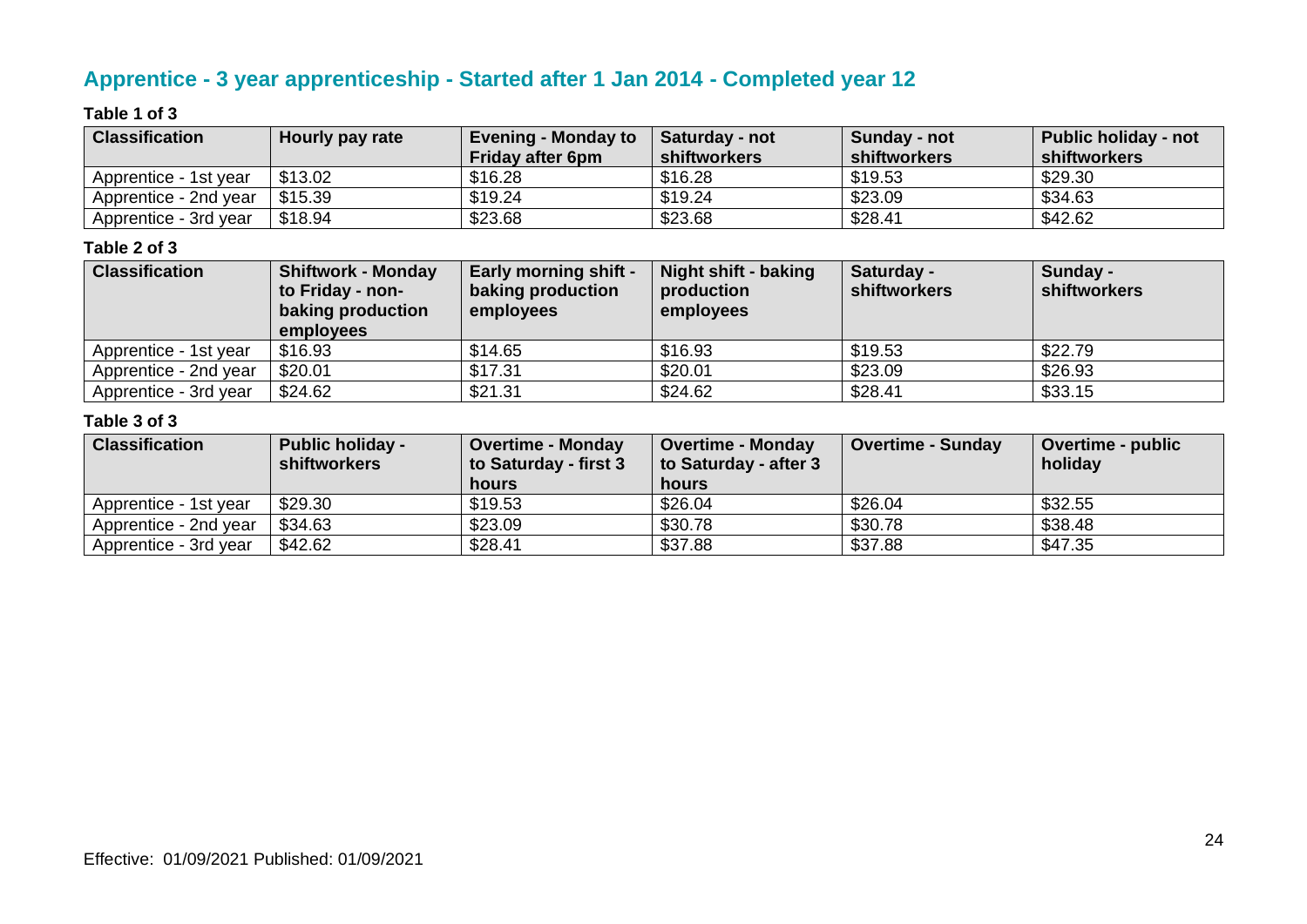# **Adult apprentice - 4 year apprenticeship - Started before 1 Jan 2014**

#### **Table 1 of 3**

| <b>Classification</b> | Hourly pay rate | <b>Evening - Monday to</b><br><b>Friday after 6pm</b> | Saturday - not<br>shiftworkers | Sunday - not<br>shiftworkers | <b>Public holiday - not</b><br>shiftworkers |
|-----------------------|-----------------|-------------------------------------------------------|--------------------------------|------------------------------|---------------------------------------------|
| Apprentice - 1st year | \$11.84         | \$14.80                                               | \$14.80                        | \$17.76                      | \$26.64                                     |
| Apprentice - 2nd year | \$14.20         | \$17.75                                               | \$17.75                        | \$21.30                      | \$31.95                                     |
| Apprentice - 3rd year | \$18.94         | \$23.68                                               | \$23.68                        | \$28.41                      | \$42.62                                     |
| Apprentice - 4th year | \$21.30         | \$26.63                                               | \$26.63                        | \$31.95                      | \$47.93                                     |

#### **Table 2 of 3**

| <b>Classification</b> | <b>Shiftwork - Monday</b><br>to Friday - non-<br>baking production<br>employees | <b>Early morning shift -</b><br>baking production<br>employees | Night shift - baking<br>production<br>employees | Saturday -<br><b>shiftworkers</b> | Sunday -<br><b>shiftworkers</b> |
|-----------------------|---------------------------------------------------------------------------------|----------------------------------------------------------------|-------------------------------------------------|-----------------------------------|---------------------------------|
| Apprentice - 1st year | \$15.39                                                                         | \$13.32                                                        | \$15.39                                         | \$17.76                           | \$20.72                         |
| Apprentice - 2nd year | \$18.46                                                                         | \$15.98                                                        | \$18.46                                         | \$21.30                           | \$24.85                         |
| Apprentice - 3rd year | \$24.62                                                                         | \$21.31                                                        | \$24.62                                         | \$28.41                           | \$33.15                         |
| Apprentice - 4th year | \$27.69                                                                         | \$23.96                                                        | \$27.69                                         | \$31.95                           | \$37.28                         |

| <b>Classification</b> | <b>Public holiday -</b><br><b>shiftworkers</b> | <b>Overtime - Monday</b><br>to Saturday - first 3 | <b>Overtime - Monday</b><br>to Saturday - after 3 | <b>Overtime - Sunday</b> | <b>Overtime - public</b><br>holiday |
|-----------------------|------------------------------------------------|---------------------------------------------------|---------------------------------------------------|--------------------------|-------------------------------------|
|                       |                                                | hours                                             | hours                                             |                          |                                     |
| Apprentice - 1st year | \$26.64                                        | \$17.76                                           | \$23.68                                           | \$23.68                  | \$29.60                             |
| Apprentice - 2nd year | \$31.95                                        | \$21.30                                           | \$28.40                                           | \$28.40                  | \$35.50                             |
| Apprentice - 3rd year | \$42.62                                        | \$28.41                                           | \$37.88                                           | \$37.88                  | \$47.35                             |
| Apprentice - 4th year | \$47.93                                        | \$31.95                                           | \$42.60                                           | \$42.60                  | \$53.25                             |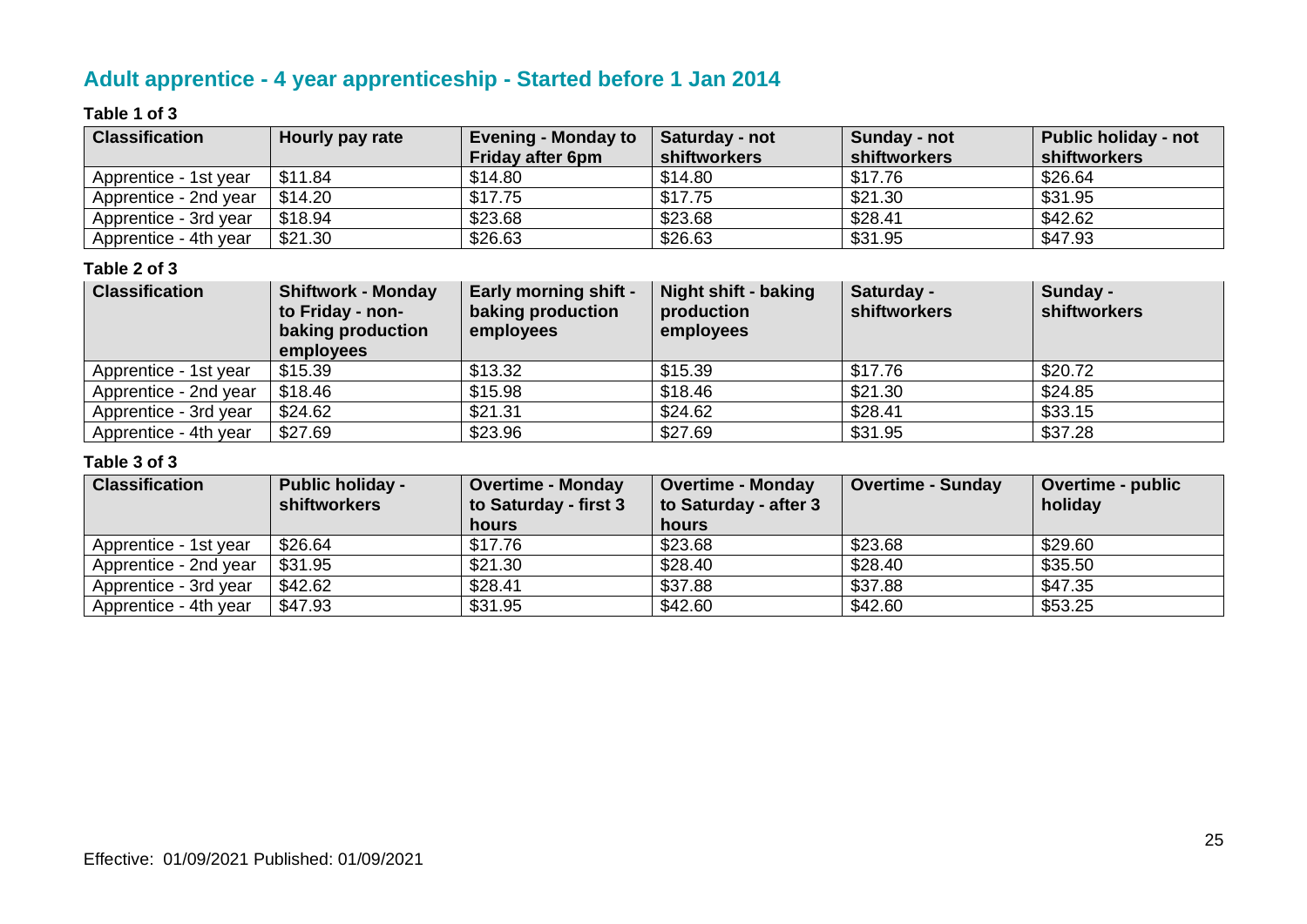# **Adult apprentice - 4 year apprenticeship - Started after 1 Jan 2014**

#### **Table 1 of 3**

| <b>Classification</b> | Hourly pay rate | <b>Evening - Monday to</b><br><b>Friday after 6pm</b> | Saturday - not<br>shiftworkers | Sunday - not<br>shiftworkers | Public holiday - not<br>shiftworkers |
|-----------------------|-----------------|-------------------------------------------------------|--------------------------------|------------------------------|--------------------------------------|
| Apprentice - 1st year | \$18.94         | \$23.68                                               | \$23.68                        | \$28.41                      | \$42.62                              |
| Apprentice - 2nd year | \$22.33         | \$27.91                                               | \$27.91                        | \$33.50                      | \$50.24                              |
| Apprentice - 3rd year | \$22.33         | \$27.91                                               | \$27.91                        | \$33.50                      | \$50.24                              |
| Apprentice - 4th year | \$22.33         | \$27.91                                               | \$27.91                        | \$33.50                      | \$50.24                              |

#### **Table 2 of 3**

| <b>Classification</b> | <b>Shiftwork - Monday</b><br>to Friday - non-<br>baking production<br>employees | <b>Early morning shift -</b><br>baking production<br>employees | Night shift - baking<br>production<br>employees | Saturday -<br><b>shiftworkers</b> | Sunday -<br><b>shiftworkers</b> |
|-----------------------|---------------------------------------------------------------------------------|----------------------------------------------------------------|-------------------------------------------------|-----------------------------------|---------------------------------|
| Apprentice - 1st year | \$24.62                                                                         | \$21.31                                                        | \$24.62                                         | \$28.41                           | \$33.15                         |
| Apprentice - 2nd year | \$29.03                                                                         | \$25.12                                                        | \$29.03                                         | \$33.50                           | \$39.08                         |
| Apprentice - 3rd year | \$29.03                                                                         | \$25.12                                                        | \$29.03                                         | \$33.50                           | \$39.08                         |
| Apprentice - 4th year | \$29.03                                                                         | \$25.12                                                        | \$29.03                                         | \$33.50                           | \$39.08                         |

| <b>Classification</b> | <b>Public holiday -</b><br><b>shiftworkers</b> | <b>Overtime - Monday</b><br>to Saturday - first 3 | <b>Overtime - Monday</b><br>to Saturday - after 3 | <b>Overtime - Sunday</b> | <b>Overtime - public</b><br>holiday |
|-----------------------|------------------------------------------------|---------------------------------------------------|---------------------------------------------------|--------------------------|-------------------------------------|
|                       |                                                | hours                                             | <b>hours</b>                                      |                          |                                     |
| Apprentice - 1st year | \$42.62                                        | \$28.41                                           | \$37.88                                           | \$37.88                  | \$47.35                             |
| Apprentice - 2nd year | \$50.24                                        | \$33.50                                           | \$44.66                                           | \$44.66                  | \$55.83                             |
| Apprentice - 3rd year | \$50.24                                        | \$33.50                                           | \$44.66                                           | \$44.66                  | \$55.83                             |
| Apprentice - 4th year | \$50.24                                        | \$33.50                                           | \$44.66                                           | \$44.66                  | \$55.83                             |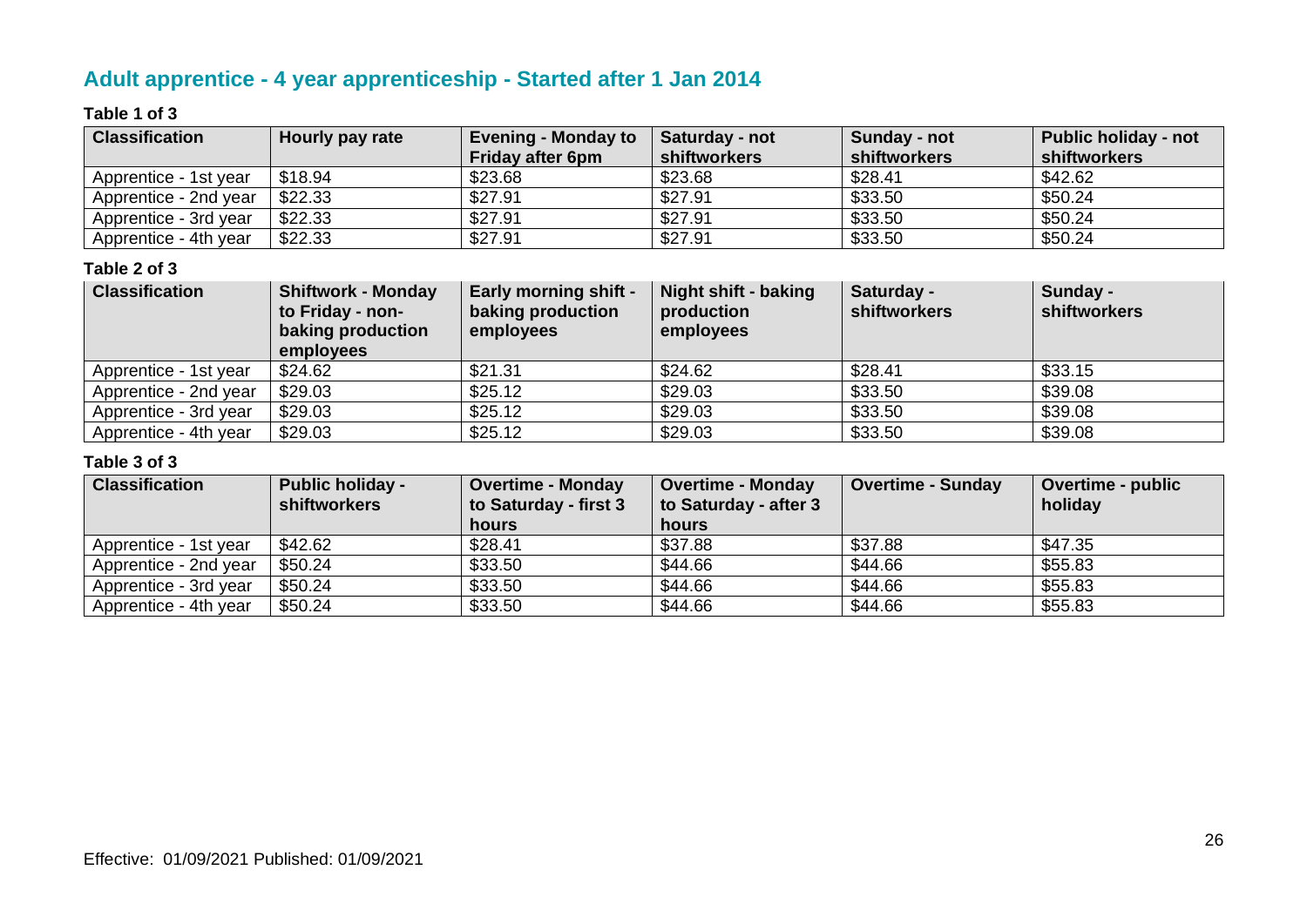# **Adult apprentice - 3 year apprenticeship - Started before 1 Jan 2014**

#### **Table 1 of 3**

| <b>Classification</b> | Hourly pay rate | <b>Evening - Monday to</b> | <b>Saturday - not</b> | Sunday - not | <b>Public holiday - not</b> |
|-----------------------|-----------------|----------------------------|-----------------------|--------------|-----------------------------|
|                       |                 | <b>Friday after 6pm</b>    | shiftworkers          | shiftworkers | shiftworkers                |
| Apprentice - 1st year | \$11.84         | \$14.80                    | \$14.80               | \$17.76      | \$26.64                     |
| Apprentice - 2nd year | \$14.20         | \$17.75                    | \$17.75               | \$21.30      | \$31.95                     |
| Apprentice - 3rd year | \$18.94         | \$23.68                    | \$23.68               | \$28.41      | \$42.62                     |

#### **Table 2 of 3**

| <b>Classification</b> | <b>Shiftwork - Monday</b><br>to Friday - non-<br><b>baking production</b><br><b>employees</b> | <b>Early morning shift -</b><br>baking production<br>employees | Night shift - baking<br>production<br>employees | Saturday -<br><b>shiftworkers</b> | Sunday -<br>shiftworkers |
|-----------------------|-----------------------------------------------------------------------------------------------|----------------------------------------------------------------|-------------------------------------------------|-----------------------------------|--------------------------|
| Apprentice - 1st year | \$15.39                                                                                       | \$13.32                                                        | \$15.39                                         | \$17.76                           | \$20.72                  |
| Apprentice - 2nd year | \$18.46                                                                                       | \$15.98                                                        | \$18.46                                         | \$21.30                           | \$24.85                  |
| Apprentice - 3rd year | \$24.62                                                                                       | \$21.31                                                        | \$24.62                                         | \$28.41                           | \$33.15                  |

| <b>Classification</b> | <b>Public holiday -</b><br><b>shiftworkers</b> | <b>Overtime - Monday</b><br>to Saturday - first 3<br>hours | <b>Overtime - Monday</b><br>to Saturday - after 3<br>hours | <b>Overtime - Sunday</b> | <b>Overtime - public</b><br>holiday |
|-----------------------|------------------------------------------------|------------------------------------------------------------|------------------------------------------------------------|--------------------------|-------------------------------------|
| Apprentice - 1st year | \$26.64                                        | \$17.76                                                    | \$23.68                                                    | \$23.68                  | \$29.60                             |
| Apprentice - 2nd year | \$31.95                                        | \$21.30                                                    | \$28.40                                                    | \$28.40                  | \$35.50                             |
| Apprentice - 3rd year | \$42.62                                        | \$28.41                                                    | \$37.88                                                    | \$37.88                  | \$47.35                             |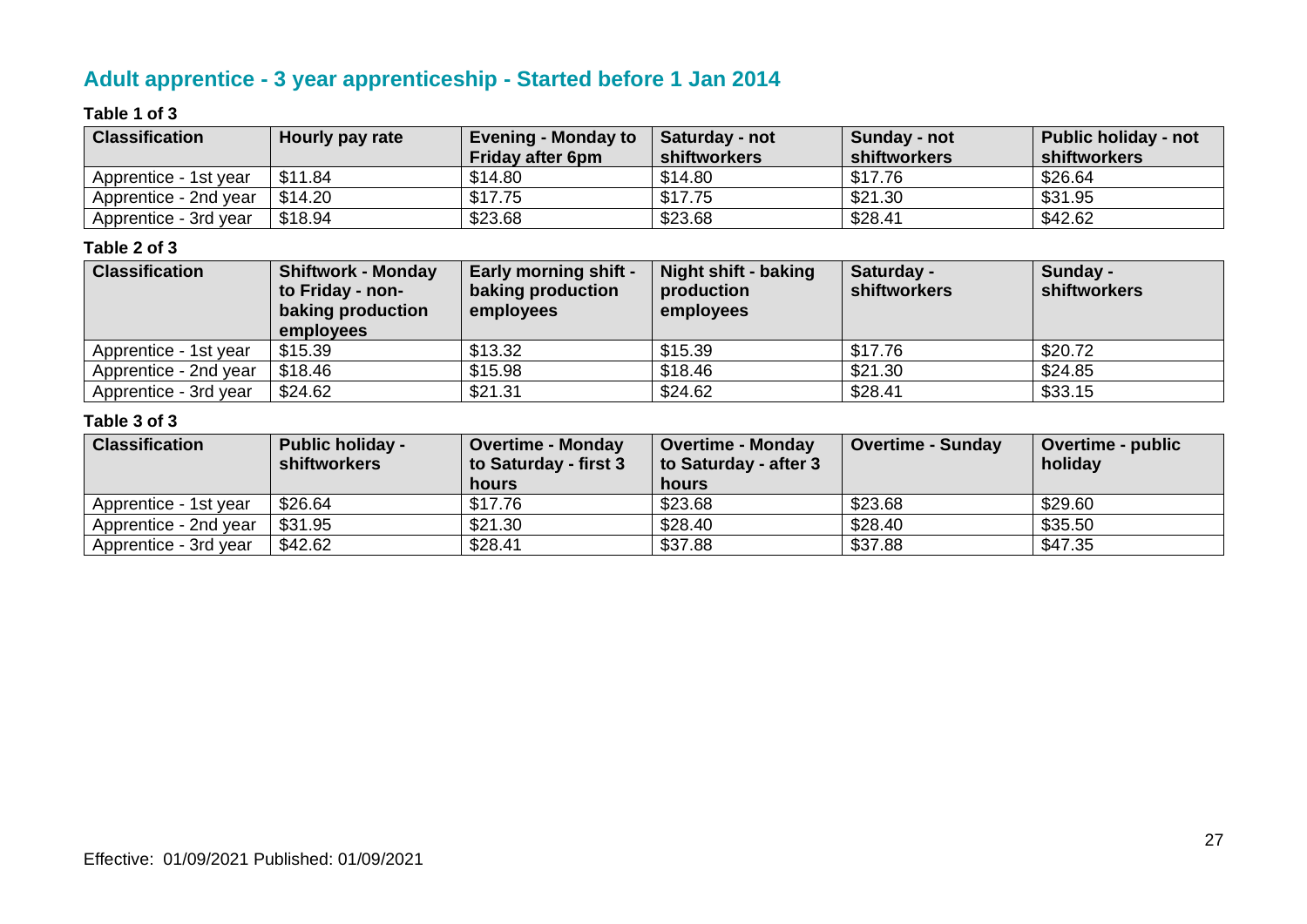# **Adult apprentice - 3 year apprenticeship - Started after 1 Jan 2014**

#### **Table 1 of 3**

| <b>Classification</b> | Hourly pay rate | <b>Evening - Monday to</b> | Saturday - not | Sunday - not | <b>Public holiday - not</b> |
|-----------------------|-----------------|----------------------------|----------------|--------------|-----------------------------|
|                       |                 | <b>Friday after 6pm</b>    | shiftworkers   | shiftworkers | shiftworkers                |
| Apprentice - 1st year | \$18.94         | \$23.68                    | \$23.68        | \$28.41      | \$42.62                     |
| Apprentice - 2nd year | \$22.33         | \$27.91                    | \$27.91        | \$33.50      | \$50.24                     |
| Apprentice - 3rd year | \$22.33         | \$27.91                    | \$27.91        | \$33.50      | \$50.24                     |

#### **Table 2 of 3**

| <b>Classification</b> | <b>Shiftwork - Monday</b><br>to Friday - non-<br>baking production<br><b>employees</b> | <b>Early morning shift -</b><br>baking production<br>employees | <b>Night shift - baking</b><br>production<br>employees | Saturday -<br>shiftworkers | Sunday -<br>shiftworkers |
|-----------------------|----------------------------------------------------------------------------------------|----------------------------------------------------------------|--------------------------------------------------------|----------------------------|--------------------------|
| Apprentice - 1st year | \$24.62                                                                                | \$21.31                                                        | \$24.62                                                | \$28.41                    | \$33.15                  |
| Apprentice - 2nd year | \$29.03                                                                                | \$25.12                                                        | \$29.03                                                | \$33.50                    | \$39.08                  |
| Apprentice - 3rd year | \$29.03                                                                                | \$25.12                                                        | \$29.03                                                | \$33.50                    | \$39.08                  |

| <b>Classification</b> | <b>Public holiday -</b><br><b>shiftworkers</b> | <b>Overtime - Monday</b><br>to Saturday - first 3<br>hours | <b>Overtime - Monday</b><br>to Saturday - after 3<br>hours | <b>Overtime - Sunday</b> | <b>Overtime - public</b><br>holiday |
|-----------------------|------------------------------------------------|------------------------------------------------------------|------------------------------------------------------------|--------------------------|-------------------------------------|
| Apprentice - 1st year | \$42.62                                        | \$28.41                                                    | \$37.88                                                    | \$37.88                  | \$47.35                             |
| Apprentice - 2nd year | \$50.24                                        | \$33.50                                                    | \$44.66                                                    | \$44.66                  | \$55.83                             |
| Apprentice - 3rd year | \$50.24                                        | \$33.50                                                    | \$44.66                                                    | \$44.66                  | \$55.83                             |